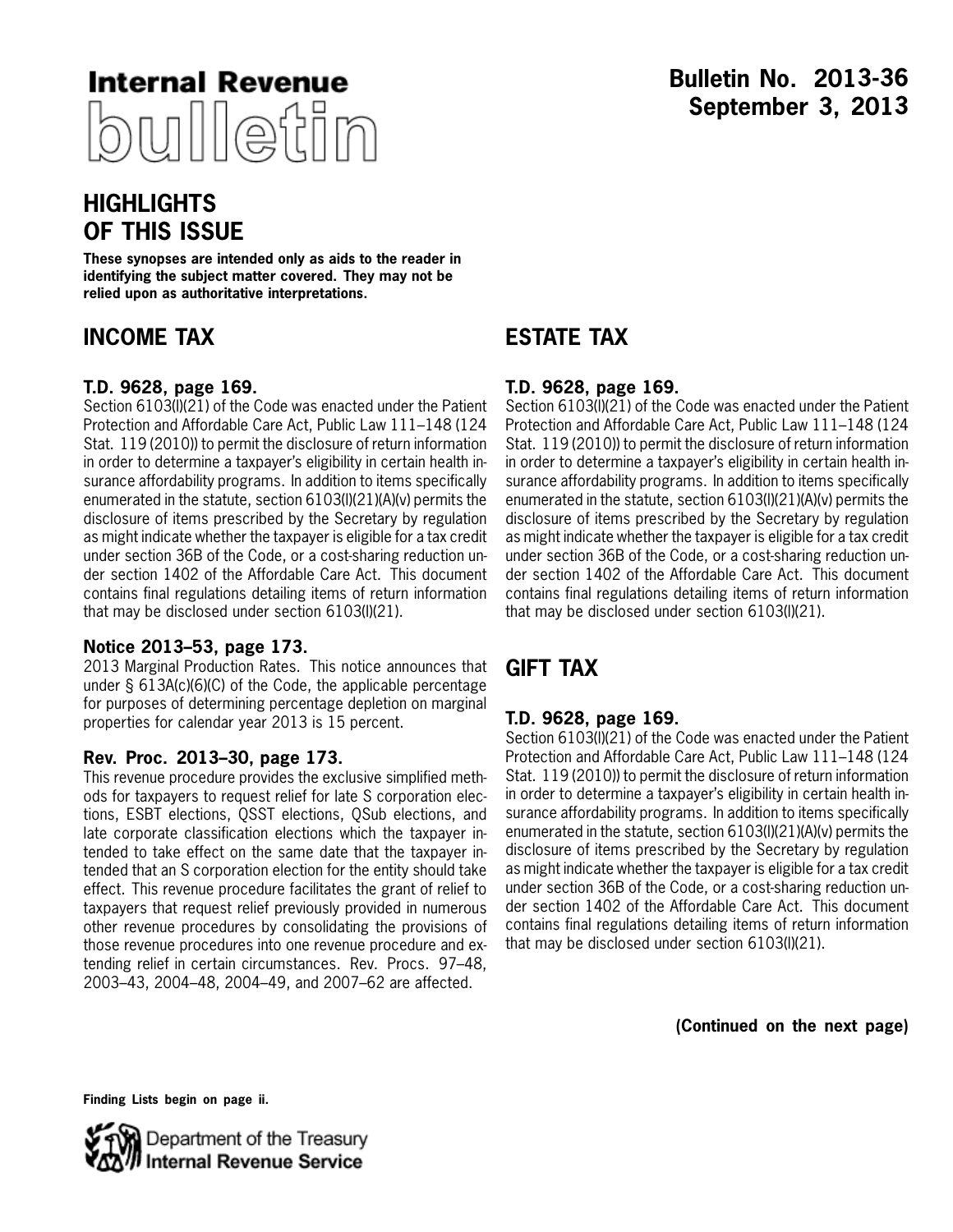## **EMPLOYMENT TAX**

## **T.D. 9628, page [169](#page-3-0).**

Section 6103(I)(21) of the Code was enacted under the Patient Protection and Affordable Care Act, Public Law 111–148 (124 Stat. 119 (2010)) to permit the disclosure of return information in order to determine a taxpayer's eligibility in certain health insurance affordability programs. In addition to items specifically enumerated in the statute, section 6103(l)(21)(A)(v) permits the disclosure of items prescribed by the Secretary by regulation as might indicate whether the taxpayer is eligible for a tax credit under section 36B of the Code, or a cost-sharing reduction under section 1402 of the Affordable Care Act. This document contains final regulations detailing items of return information that may be disclosed under section 6103(l)(21).

## **EXCISE TAX**

## **T.D. 9628, page [169](#page-3-0).**

Section 6103(l)(21) of the Code was enacted under the Patient Protection and Affordable Care Act, Public Law 111–148 (124 Stat. 119 (2010)) to permit the disclosure of return information in order to determine a taxpayer's eligibility in certain health insurance affordability programs. In addition to items specifically enumerated in the statute, section 6103(l)(21)(A)(v) permits the disclosure of items prescribed by the Secretary by regulation as might indicate whether the taxpayer is eligible for a tax credit under section 36B of the Code, or a cost-sharing reduction under section 1402 of the Affordable Care Act. This document contains final regulations detailing items of return information that may be disclosed under section 6103(l)(21).

## **TAX CONVENTIONS**

### **Announcement 2013–38, page [185](#page-19-0).**

This announcement provides a copy of the Competent Authority Agreement entered into by the competent authorities of the United States and Belgium regarding application of the principles set forth in the Organization for Economic Cooperation and Development Report on the Attribution of Profits to Permanent Establishments in the interpretation of Article 7 (Business Profits) of the Convention Between the Government of the United States of America and the Government of the Kingdom of Belgium for the Avoidance of Double Taxation and the Prevention of Fiscal Evasion with Respect to Taxes on Income, and accompanying Protocol, signed at Brussels on November 27, 2006.

## **ADMINISTRATIVE**

## **T.D. 9628, page [169](#page-3-0).**

Section 6103(l)(21) of the Code was enacted under the Patient Protection and Affordable Care Act, Public Law 111–148 (124

Stat. 119 (2010)) to permit the disclosure of return information in order to determine a taxpayer's eligibility in certain health insurance affordability programs. In addition to items specifically enumerated in the statute, section 6103(l)(21)(A)(v) permits the disclosure of items prescribed by the Secretary by regulation as might indicate whether the taxpayer is eligible for a tax credit under section 36B of the Code, or a cost-sharing reduction under section 1402 of the Affordable Care Act. This document contains final regulations detailing items of return information that may be disclosed under section 6103(l)(21).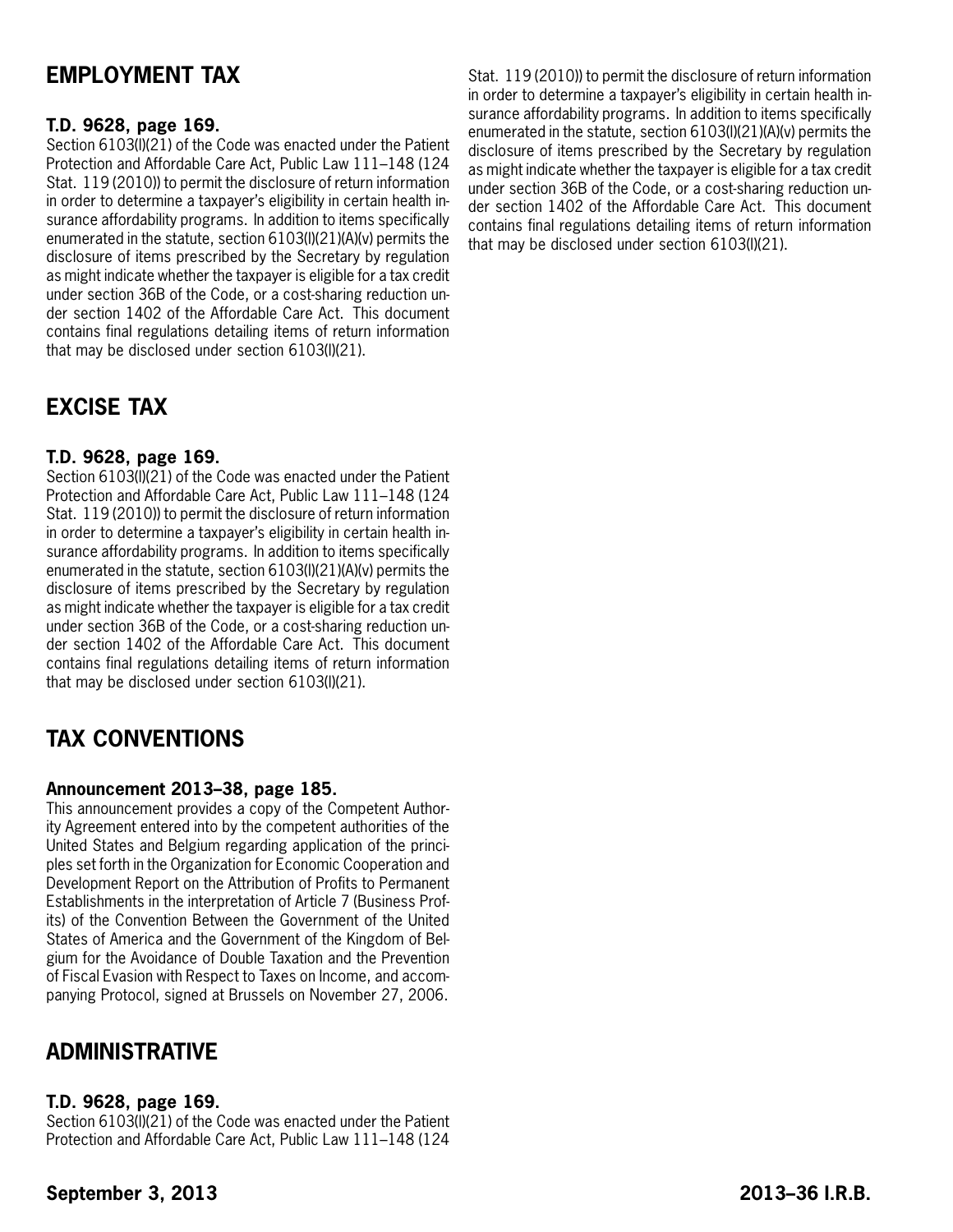# **The IRS Mission**

Provide America's taxpayers top-quality service by helping them understand and meet their tax responsibilities and en-

# **Introduction**

The Internal Revenue Bulletin is the authoritative instrument of the Commissioner of Internal Revenue for announcing official rulings and procedures of the Internal Revenue Service and for publishing Treasury Decisions, Executive Orders, Tax Conventions, legislation, court decisions, and other items of general interest. It is published weekly.

It is the policy of the Service to publish in the Bulletin all substantive rulings necessary to promote a uniform application of the tax laws, including all rulings that supersede, revoke, modify, or amend any of those previously published in the Bulletin. All published rulings apply retroactively unless otherwise indicated. Procedures relating solely to matters of internal management are not published; however, statements of internal practices and procedures that affect the rights and duties of taxpayers are published.

Revenue rulings represent the conclusions of the Service on the application of the law to the pivotal facts stated in the revenue ruling. In those based on positions taken in rulings to taxpayers or technical advice to Service field offices, identifying details and information of a confidential nature are deleted to prevent unwarranted invasions of privacy and to comply with statutory requirements.

Rulings and procedures reported in the Bulletin do not have the force and effect of Treasury Department Regulations, but they may be used as precedents. Unpublished rulings will not be relied on, used, or cited as precedents by Service personnel in the disposition of other cases. In applying published rulings and procedures, the effect of subsequent legislation, regulations, court decisions, rulings, and procedures must be considered,

force the law with integrity and fairness to all.

and Service personnel and others concerned are cautioned against reaching the same conclusions in other cases unless the facts and circumstances are substantially the same.

The Bulletin is divided into four parts as follows:

### **Part I.—1986 Code.**

This part includes rulings and decisions based on provisions of the Internal Revenue Code of 1986.

#### **Part II.—Treaties and Tax Legislation.**

This part is divided into two subparts as follows: Subpart A, Tax Conventions and Other Related Items, and Subpart B, Legislation and Related Committee Reports.

#### **Part III.—Administrative, Procedural, and Miscellaneous.**

To the extent practicable, pertinent cross references to these subjects are contained in the other Parts and Subparts. Also included in this part are Bank Secrecy Act Administrative Rulings. Bank Secrecy Act Administrative Rulings are issued by the Department of the Treasury's Office of the Assistant Secretary (Enforcement).

#### **Part IV.—Items of General Interest.**

This part includes notices of proposed rulemakings, disbarment and suspension lists, and announcements.

The last Bulletin for each month includes a cumulative index for the matters published during the preceding months. These monthly indexes are cumulated on a semiannual basis, and are published in the last Bulletin of each semiannual period.

The contents of this publication are not copyrighted and may be reprinted freely. A citation of the Internal Revenue Bulletin as the source would be appropriate.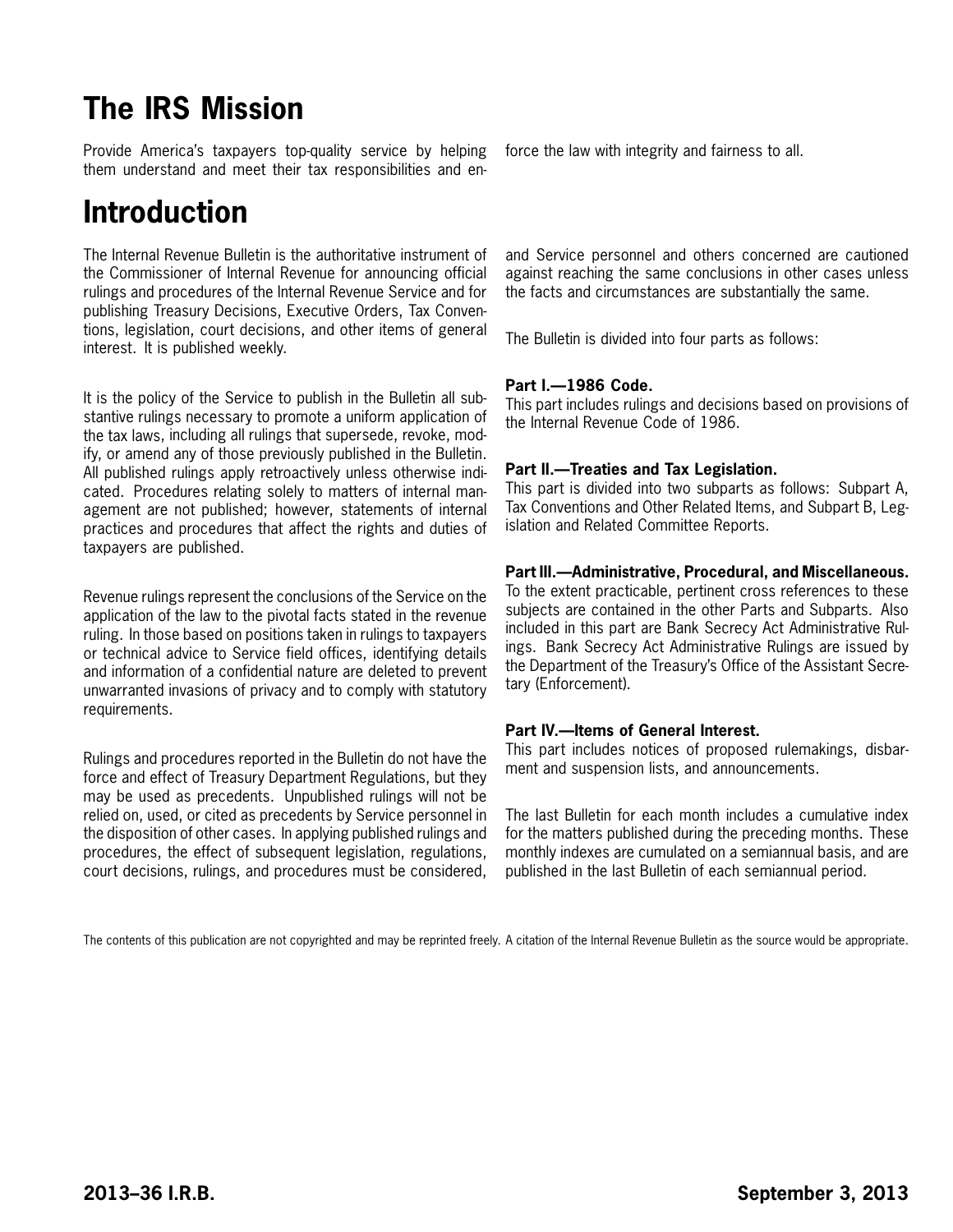## <span id="page-3-0"></span>**Part I. Rulings and Decisions Under the Internal Revenue Code of 1986**

### **Section 6103.—Confidentiality and Disclosure of Returns and Return Information**

## **T.D. 9628**

## **DEPARTMENT OF THE TREASURY Internal Revenue Service 26 CFR Part 301**

## **Regulations Pertaining to the Disclosure of Return Information to Carry Out Eligibility Requirements for Health Insurance Affordability Programs**

AGENCY: Internal Revenue Service (IRS), Treasury.

#### ACTION: Final Regulations.

SUMMARY: This document contains final regulations relating to the disclosure of return information under section 6103(l)(21) of the Internal Revenue Code, as enacted by the Patient Protection and Affordable Care Act and the Health Care and Education Reconciliation Act of 2010. The regulations define certain terms and prescribe certain items of return information in addition to those items prescribed by statute that will be disclosed, upon written request, under section 6103(l)(21).

DATES: *Effective Date:* These regulations are effective on August 14, 2013.

*Applicability Date:* For date of applicability, see §301.6103(l)(21)–1(d).

FOR FURTHER INFORMATION CONTACT: Steven Karon, (202) 622–4570 (not a toll-free number).

#### SUPPLEMENTARY INFORMATION:

#### **Background**

Section 6103(l)(21) of the Internal Revenue Code (the Code) permits the disclosure of return information to assist Exchanges in performing certain functions set forth in the Patient Protection and Affordable Care Act, Public Law 111–148 (124 Stat. 119 (2010)) (the Affordable Care Act) for which income verification is required (including determinations of eligibility for the insurance affordability programs described in the Affordable Care Act), as well as to assist State agencies administering a State Medicaid program under title XIX of the Social Security Act, a State's children's health insurance program under title XXI of the Social Security Act (CHIP), or a basic health program (BHP) under section 1331 of the Affordable Care Act (if applicable). Section  $6103(1)(21)$  identifies specific items of return information that will be disclosed. For taxpayers whose income is relevant in determining eligibility for an insurance affordability program, Medicaid, CHIP, or BHP, section 6103(1)(21) explicitly authorizes the disclosure of the following items of return information: taxpayer identity information, filing status, the number of individuals for whom a deduction is allowed under section 151 of the Code, the taxpayer's modified adjusted gross income as defined under section 36B of the Code (MAGI), and the taxable year to which any such information relates or, alternatively, that such information is not available. Section 6103(l)(21) also authorizes the disclosure of such other information prescribed by regulation that might indicate whether an individual is eligible for the premium tax credit under section 36B of the Code, or cost-sharing reductions under section 1402 of the Affordable Care Act, and the amount thereof.

The Treasury Department and the IRS published a notice of proposed rulemaking (REG–119632–11) in the **Federal Register,** 77 FR 25378, on April 30, 2012, proposing additional items to be disclosed pursuant to section 6103(l)(21). A public hearing was scheduled for August 31, 2012. The IRS did not receive any requests to testify at the public hearing, and the public hearing was cancelled. Five written comments responding to the proposed regulations were received. All comments were considered and are available for public inspection at *http://www.regulations.gov*

or upon request. Additionally, the IRS received information from the Department of Health and Human Services (HHS) that pertains to the disclosure of items pursuant to section  $6103(1)(21)$ . After consideration of the written comments and the information provided to the IRS by HHS, the proposed regulations under section  $6103(1)(21)$  are adopted as revised by this final regulation. The public comments, the information HHS provided to the IRS, and the revisions are discussed in the following section.

#### **Summary of Comments and Explanation of Provisions**

The IRS received five written comments in response to the proposed regulations. Two commentators expressed support for the proposed regulations and had no suggested changes. A third commentator provided a comment, discussed in this section, concerning the items disclosed under section 6103(l)(21) and the proposed regulations. The remaining commentators made comments, also discussed in this section, pertaining to section 6103 generally, but did not make comments specific to the proposed regulations under section 6103(l)(21) and the additional items to be disclosed under that section.

A commentator stated that the premium tax credit under section 36B applies to low income filers. The commentator stated that, when a filer's income exceeds the maximum income allowable for the credit, the IRS should only disclose that the individual's income is above the maximum allowable amount, and not provide the return information as described by section  $6103(1)(21)$  or the proposed regulations. As noted in the preamble to the proposed regulations, the Affordable Care Act and HHS's final regulations (77 FR at 18456–18458) require that Exchanges use alternative means to verify income where information is not available from, or verified by, the IRS. Providing the specific delineated items described by section  $6103(1)(21)$  and these regulations, as opposed to simply stating that an applicant's income is above the threshold for a premium tax credit, will inform an Exchange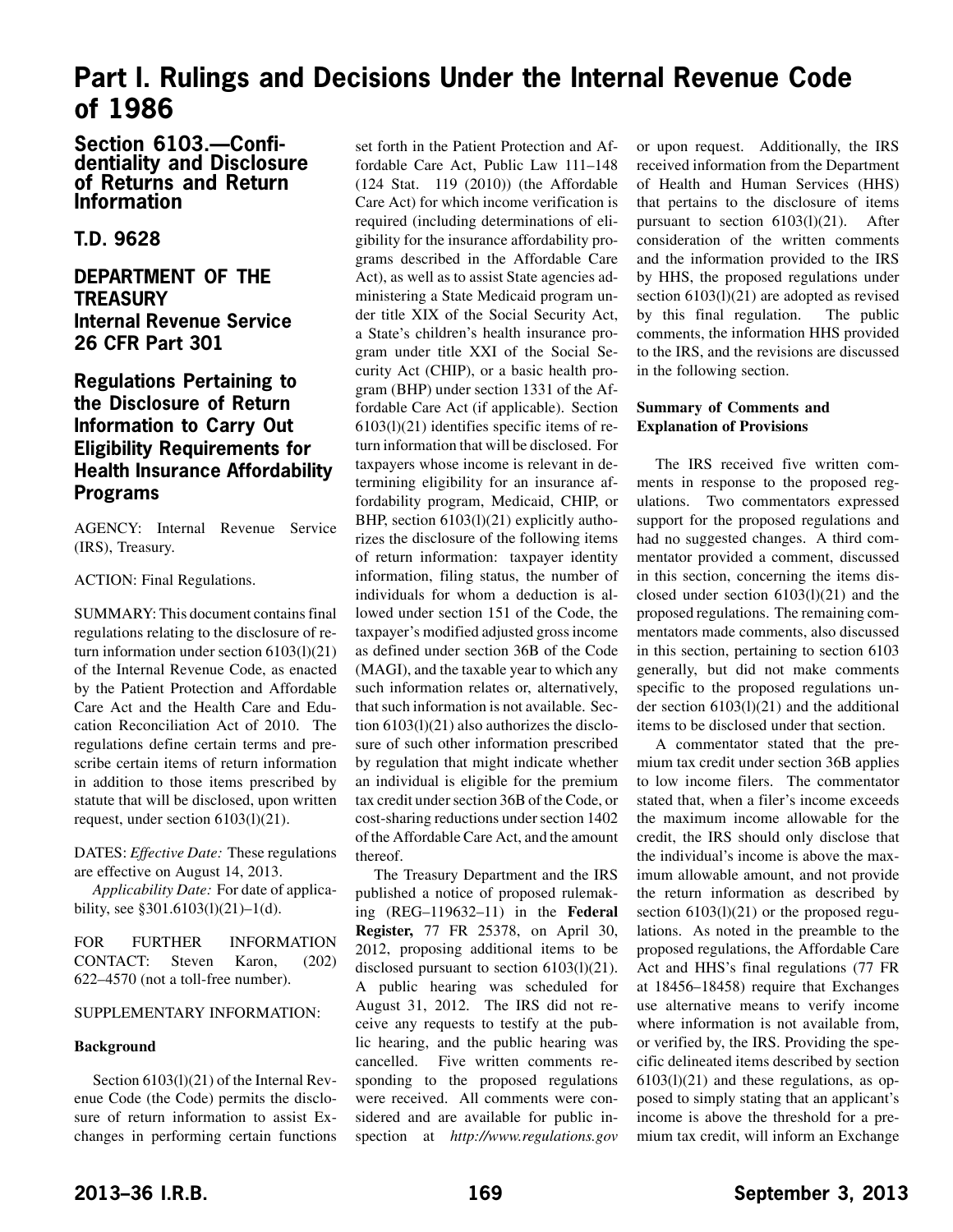of the degree to which alternative verification may be needed. Therefore, disclosing these items to an Exchange will assist the Exchange in determining an individual's eligibility for, and the amount of, any advance payment of the premium tax credit or cost-sharing reductions. Accordingly, after careful consideration of the comment, the regulations remain unchanged.

The commentator additionally noted that taxpayers should be able to request that the IRS tell them if anyone requested information about their return using this regulation. No changes were made to these regulations as a result of this comment. Section  $6103(1)(21)$  and these regulations concern the disclosure of items of return information to HHS, Exchanges, and certain State agencies, and not the disclosure of whether anyone requested a taxpayer's return information under section 6103 in general. Section 6103(p)(3) describes certain requirements with respect to the maintenance of a system of records or accountings of all requests for inspection or disclosure of return or return information under section 6103 generally.

The commentator also stated that the regulation should contain a penalty for individuals that fraudulently request information. The commentator further suggested that the regulation should contain a penalty for HHS, Exchanges, and any other organizations that do not comply with the data protection requirements. No changes were made in response to these comments. Section 6103(l)(21) does not permit the Treasury Department or the IRS to establish penalties under these regulations. The Treasury Department and the IRS note, however, that section 1411(h)(1)(B) of the Affordable Care Act states that any person who knowingly and willfully provides false or fraudulent information shall be subject to a penalty of not more than \$250,000 in addition to any other penalties prescribed by law. Additionally, penalties may be imposed under sections 7213, 7213A, and 7431 of the Code for unauthorized disclosures of return information obtained under section 6103(l)(21).

One commentator expressed concerns about taxpayer privacy and wanted assurances that HHS and other agencies receiving return information are required to adopt the safeguarding requirements of section 6103. By operation of law, the safeguards established by section  $6103(p)(4)$  apply to those entities described in section  $6103(1)(21)$ , namely HHS, the Exchanges established under the Affordable Care Act, and the State agencies administering a State program described under section 6103(l)(21), as well as their contractors. No regulatory changes are needed to have section  $6103(p)(4)$  apply to those entities. The commentator also noted that section  $1411(g)(2)(b)$  of the Affordable Care Act imposes penalties on HHS employees and contractors who improperly use or disclose tax return information, and suggested that the regulations should clarify that this penalty may be imposed in addition to the penalty imposed under section 7213 of the Code when there are certain unauthorized disclosures of return information. The commentator is correct that both statutory provisions provide for civil or criminal penalties for the improper use or disclosure of tax return information. Because those provisions govern the imposition of those penalties, no changes are needed with respect to these regulations.

Finally, another commentator remarked about the timing and characteristics of particular communications made from Exchanges to an applicant, stating that notices should be sent throughout the application process. The commentator stated the notices should be in language appropriate for all populations, suggesting that existing guidance from the Department of Justice (DOJ) and HHS on providing appropriate documents to limited English proficiency populations may be helpful. These comments regarding the timing and characteristics of such communications are outside the scope of section 6103(l)(21) and these regulations.

After the Treasury Department and the IRS published the proposed regulations, HHS informed the IRS that it may be receiving certain items of information from the Social Security Administration (SSA). One of the items that HHS expects to receive from SSA is the total amount of the social security benefits for each individual whose income is relevant to the determination of eligibility for health insurance affordability programs described in the Affordable Care Act. If the IRS also provides HHS with the amount of social security benefits included in gross income under section 86, an Exchange or State

agency will be generally able to determine the amount of social security benefits not included in gross income under section 86. This amount is one of the components of an individual's MAGI. Eligibility for the premium tax credit, and advance payments of the credit, is based on the household income of the applicant, which is the sum of the MAGI of those individuals who comprise the household. As a result, providing the amount of social security benefits included in gross income under section 86, along with other items contained in these regulations, will help an Exchange determine whether a taxpayer is eligible for the premium tax credit under section 36B or cost-sharing reductions under section 1402 of the Affordable Care Act, and the amount of the credit or reductions. Section  $301.6103(1)(21) - 1(a)$  of these final regulations, therefore, includes the amount of social security benefits included in gross income under section 86 as an item that will be disclosed to HHS pursuant to section 6103(l)(21).

In the proposed regulations, a relevant taxpayer, for whom return information would be disclosed under section  $6103(1)(21)$ , was defined as any individual listed by name and social security number or adoption taxpayer identification number (ATIN) on an application submitted pursuant to Title I, Subtitle E, of the Affordable Care Act whose income may bear upon a determination of eligibility for a health insurance affordability program. Subsequent to the publication of the proposed regulations, the IRS recognized that requests relating to ATINs would not be received because individuals' identification numbers will first be verified against SSA records. Under section 1411(c) of the Affordable Care Act, HHS is to provide the name, date of birth, and social security number of each individual on the application to the SSA for a determination that the information provided is consistent with the information in SSA records. HHS will only request return information for those individuals whose numbers are verified. Since the SSA has no records of ATINs, these numbers will not be verified and HHS will not request return information for individuals using adoption taxpayer identification numbers. While the income of an individual with an ATIN may be relevant for determining household income and, therefore, eligibility for a health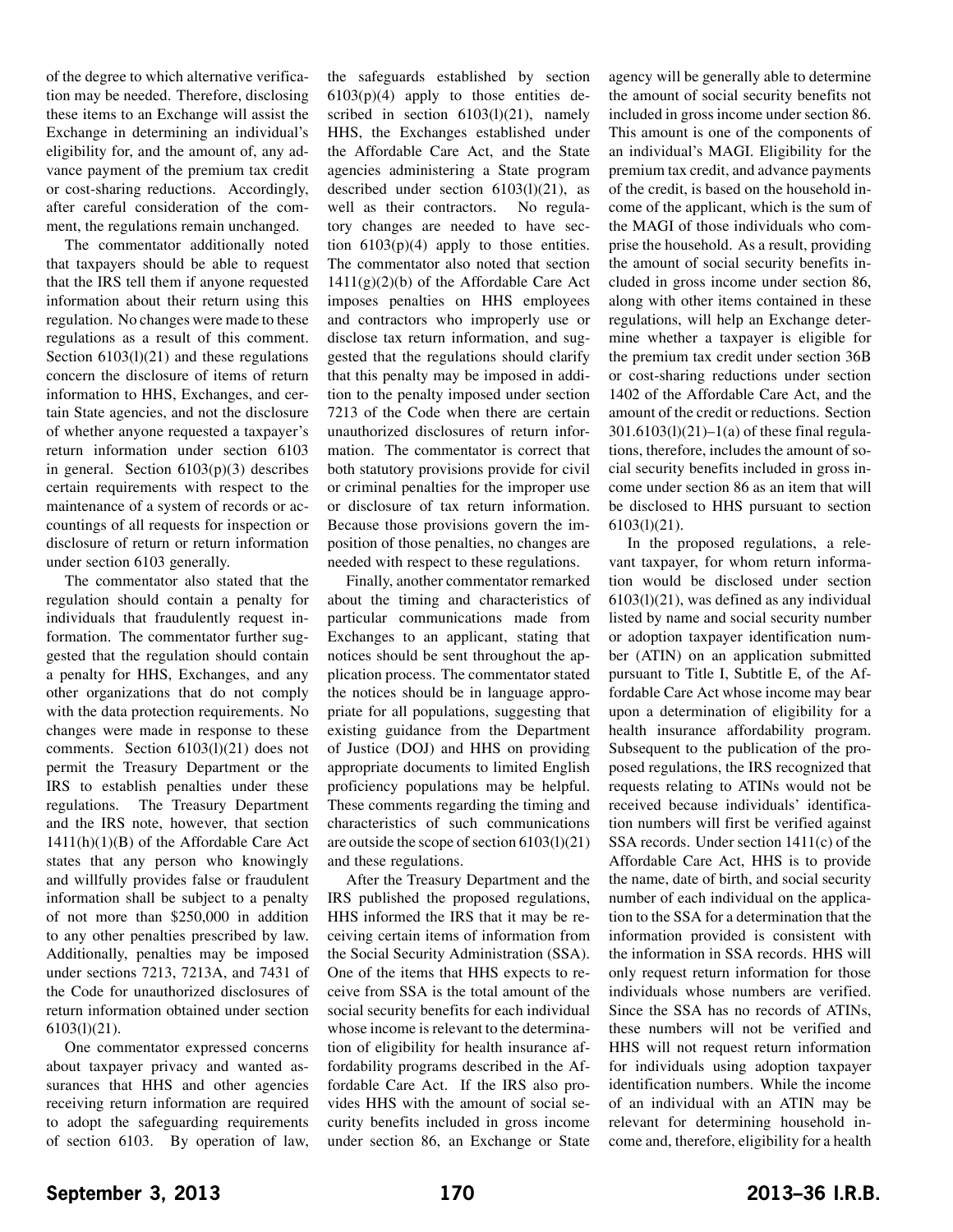insurance affordability program, an Exchange or State agency will use alternate verification procedures as provided under regulations prescribed by HHS, including procedures under part 155.320 of chapter 45 of the Code of Federal Regulations, instead of getting return information under section 6103(l)(21). Accordingly,  $§301.6103(1)(21) - 1(b)$  of these final regulations removes the reference to ATINs.

#### **Special Analyses**

It has been determined that these final regulations are not a significant regulatory action as defined in Executive Order 12866, as supplemented by Executive Order 13563. Therefore, a regulatory assessment is not required. It has also been determined that, because the regulations proposed do not impose a collection of information on small entities, the Regulatory Flexibility Act (5 U.S.C. chapter 6) does not apply. Pursuant to section 7805(f) of the Code, the notice of proposed rulemaking was submitted to the Chief Counsel for Advocacy of the Small Business Administration for comment on its impact on small business, and no comments were received from that office.

#### **Drafting Information**

The principal author of the regulations is Steven L. Karon of the Office of the Associate Chief Counsel, Procedure and Administration.

\*\*\*\*\*

#### **Adoption of Amendments to the Regulations**

Accordingly, 26 CFR part 301 is amended as follows:

#### PART 301 — PROCEDURE AND ADMINISTRATION

Paragraph 1. The authority citation for part 301 is amended by adding the entry for §301.6103(l)(21) to read in part as follows:

Authority: 26 U.S.C. 7805 \* \* \* Section 301.6103(1)(21)-(1) also issued under 26 U.S.C. 6103(l)(21) and 6103(q). \*\*\*

Par. 2. Add §301.6103(l)(21)–1 to read as follows:

*§301.6103(l)(21)–1 Disclosure of return information to the Department of*

#### *Health and Human Services to carry out eligibility requirements for health insurance affordability programs.*

(a) *General rule*. Pursuant to the provisions of section  $6103(1)(21)(A)$  of the Internal Revenue Code, officers and employees of the Internal Revenue Service will disclose, upon written request, for each relevant taxpayer on a single application those items of return information that are described under section 6103(l)(21)(A) and paragraphs  $(a)(1)$  through  $(7)$  of this section, for the reference tax year, as applicable, to officers, employees, and contractors of the Department of Health and Human Services. Such information shall be provided solely for purposes of, and to the extent necessary in, establishing an individual's eligibility for participation in an Exchange established under the Patient Protection and Affordable Care Act, verifying the appropriate amount of any premium tax credit under section 36B or cost-sharing reduction under section 1402 of the Patient Protection and Affordable Care Act, or determining eligibility for the State programs described in section 6103(l)(21)(A).

- 1. With respect to each relevant taxpayer for the reference tax year where the amount of social security benefits not included in gross income under section 86 of the Internal Revenue Code of that relevant taxpayer is unavailable:
	- i. The aggregate amount of the following items of return information —
		- A. Adjusted gross income, as defined by section 62 of the Internal Revenue Code;
		- B. Any amount excluded from gross income under section 911 of the Internal Revenue Code; and
		- C. Any amount of interest received or accrued by the taxpayer during the taxable year that is exempt from tax.
	- ii. Information indicating that the amount of social security benefits not included in gross income under section 86 of the Internal Revenue Code is unavailable.
- 2. Adjusted gross income, as defined by section 62 of the Internal Revenue

Code, of a relevant taxpayer for the reference tax year, in circumstances where the modified adjusted gross income (MAGI), as defined by section 36B(d)(2)(B) of the Internal Revenue Code, of that relevant taxpayer is unavailable, as well as information indicating that the components of MAGI other than adjusted gross income must be taken into account to determine MAGI;

- 3. The amount of social security benefits of the relevant taxpayer that is included in gross income under section 86 of the Internal Revenue Code for the reference tax year;
- 4. Information indicating that certain return information of a relevant taxpayer is unavailable for the reference tax year because the relevant taxpayer jointly filed a U.S. Individual Income Tax Return for that year with a spouse who is not a relevant taxpayer listed on the same application;
- 5. Information indicating that, although a return for an individual identified on the application as a relevant taxpayer for the reference tax year is available, return information is not being provided because of possible authentication issues with respect to the identity of the relevant taxpayer;
- 6. Information indicating that a relevant taxpayer who is identified as a dependent for the tax year in which the premium tax credit under section 36B of the Internal Revenue Code would be claimed, did not have a filing requirement for the reference tax year based upon the U.S. Individual Income Tax Return the relevant taxpayer filed for the reference tax year; and
- 7. Information indicating that a relevant taxpayer who received advance payments of the premium tax credit in the reference tax year did not file a tax return for the reference tax year reconciling the advance payments of the premium tax credit with any premium tax credit under section 36B of the Internal Revenue Code available for that year.

(b) *Relevant taxpayer defined*. For purposes of paragraph (a) of this section, a relevant taxpayer is defined to be any individual listed, by name and social security number, on an application submitted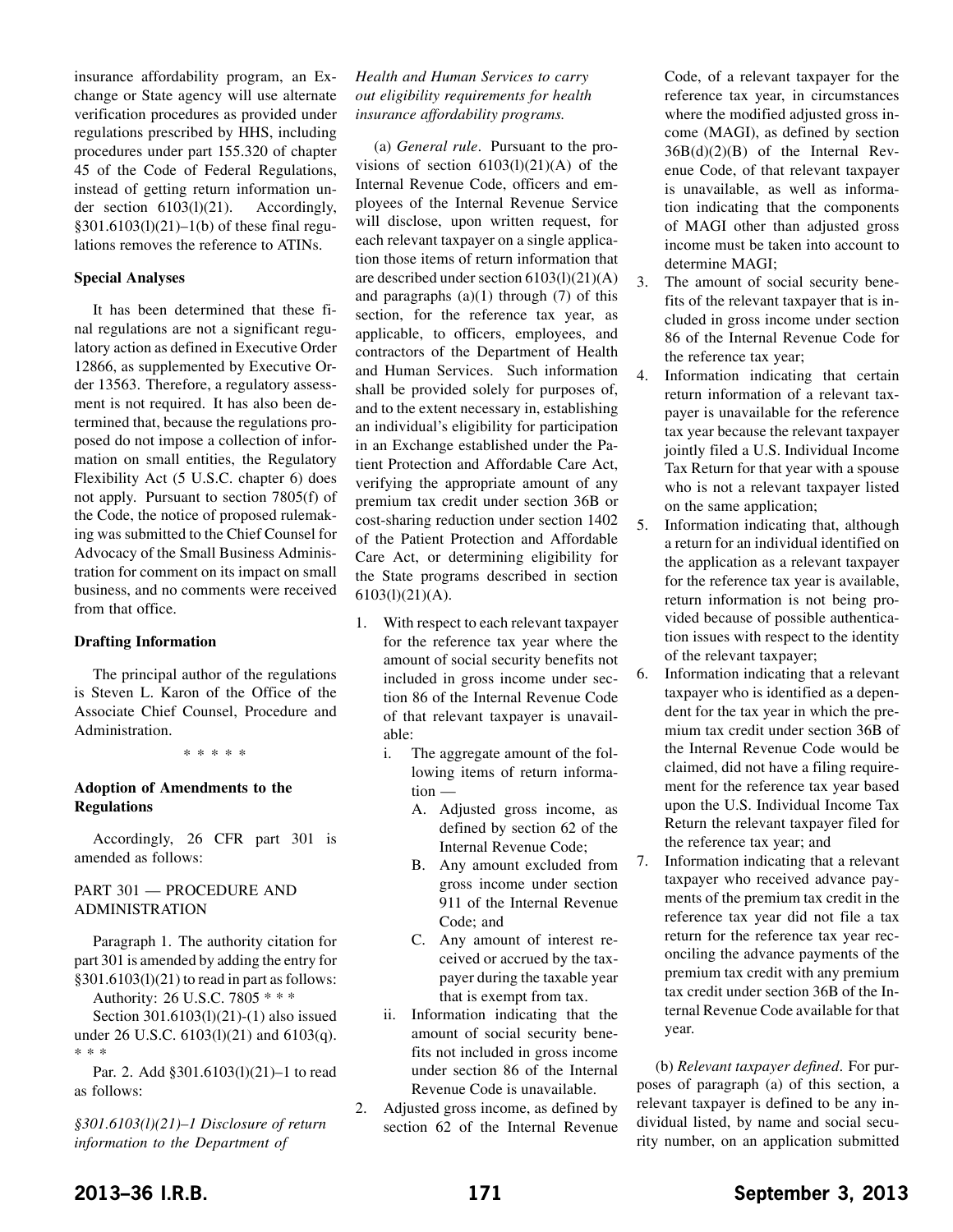pursuant to Title I, Subtitle E, of the Patient Protection and Affordable Care Act, whose income may bear upon a determination of any advance payment of any premium tax credit under section 36B of the Internal Revenue Code, cost-sharing reduction under section 1402 of the Patient Protection and Affordable Care Act, or eligibility for any program described in section 6103(l)(21)(A) of the Internal Revenue Code.

(c) *Reference tax year defined*. For purposes of section 6103(l)(21)(A) of the Internal Revenue Code and this section, the

reference tax year is the first calendar year or, where no return information is available in that year, the second calendar year, prior to the submission of an application pursuant to Title I, Subtitle E, of the Patient Protection and Affordable Care Act.

(d) *Effective/applicability date*. This section applies to disclosures to the Department of Health and Human Services on or after August 14, 2013.

> Beth Tucker, *Acting Deputy Commissioner for Services and Enforcement.*

Approved July 10, 2013.

Mark J. Mazur, *Assistant Secretary of the Treasury (Tax Policy).*

(Filed by the Office of the Federal Register on August 13, 2013, 8:45 a.m., and published in the issue of the Federal Register for August 14, 2013, 78 F.R. 49367)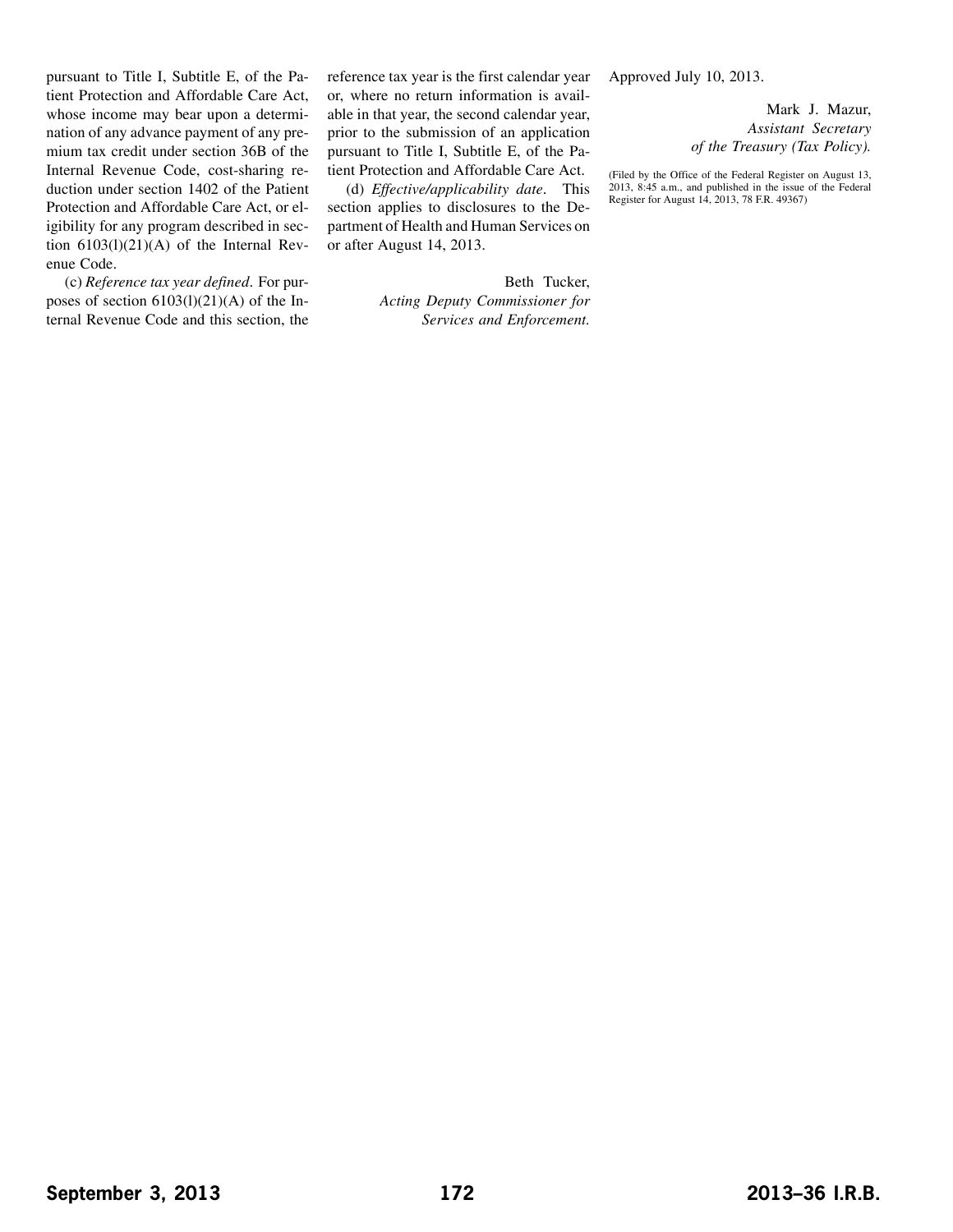## <span id="page-7-0"></span>**Part III. Administrative, Procedural, and Miscellaneous**

### **2013 Marginal Production Rates**

## **Notice 2013–53**

This notice announces the applicable percentage under § 613A of the Internal Revenue Code to be used in determining percentage depletion for marginal properties for the 2013 calendar year.

Section  $613A(c)(6)(C)$  defines the term "applicable percentage" for purposes of determining percentage depletion for oil and gas produced from marginal properties. The applicable percentage is the percentage (not greater than 25 percent) equal to the sum of 15 percent, plus one percentage point for each whole dollar by which \$20 exceeds the reference price (determined under §  $45K(d)(2)(C)$  for crude oil for the calendar year preceding the calendar year in which the taxable year begins. The reference price determined under §  $45K(d)(2)(C)$  for the 2012 calendar year is \$94.53.

The following table contains the applicable percentages for marginal production for taxable years beginning in calendar years 1991 through 2013.

| Notice 2013-53<br>APPLICABLE PERCENTAGE FOR MARGINAL PRODUCTION |            |
|-----------------------------------------------------------------|------------|
|                                                                 |            |
| 1991                                                            | 15 percent |
| 1992                                                            | 18 percent |
| 1993                                                            | 19 percent |
| 1994                                                            | 20 percent |
| 1995                                                            | 21 percent |
| 1996                                                            | 20 percent |
| 1997                                                            | 16 percent |
| 1998                                                            | 17 percent |
| 1999                                                            | 24 percent |
| 2000                                                            | 19 percent |
| 2001                                                            | 15 percent |
| 2002                                                            | 15 percent |
| 2003                                                            | 15 percent |
| 2004                                                            | 15 percent |
| 2005                                                            | 15 percent |
| 2006                                                            | 15 percent |
| 2007                                                            | 15 percent |
| 2008                                                            | 15 percent |
| 2009                                                            | 15 percent |
| 2010                                                            | 15 percent |
| 2011                                                            | 15 percent |
| 2012                                                            | 15 percent |
| 2013                                                            | 15 percent |

The principal author of this notice is Martha M. Garcia of the Office of Associate Chief Counsel (Passthroughs and Special Industries). For further information regarding this notice contact Ms. Garcia at (202) 622–3110 (not a toll-free call).

*1.1362–4, 1.1362–6, 301.7701–3, 301.9100–1, 301.9100–3.)*

### **Rev. Proc. 2013–30**

#### SECTION 1. PURPOSE

This revenue procedure facilitates the grant of relief to taxpayers that request relief previously provided in numerous other revenue procedures by consolidating the provisions of those revenue procedures into one revenue procedure and extending relief in certain circumstances. This revenue procedure modifies and supersedes Rev. Proc. 2003–43, 2003–1 C.B. 998; Rev. Proc. 2004–48, 2004–2 C.B. 172; and Rev. Proc. 2007–62, 2007–2 C.B. 786 for taxpayers to make late S corporation elections, Electing Small Business Trust (ESBT) elections, Qualified Subchapter S Trust (QSST) elections, Qualified Subchapter S Subsidiary (QSub) elections, and late corporate classification elections which the taxpayer intended to take effect on the same date that the taxpayer intended that an S corporation election for the entity should take effect. This revenue procedure also incorporates certain relief provisions included in Rev. Proc. 97–48, 1997–2 C.B. 521, and supersedes

*<sup>26</sup> CFR 601.105: Examination of returns and claims for refund, credit or abatement; determination of correct tax liability.*

*<sup>(</sup>Also: Part I, §§ 1361, 1362; 1.1361–1, 1.1361–3,*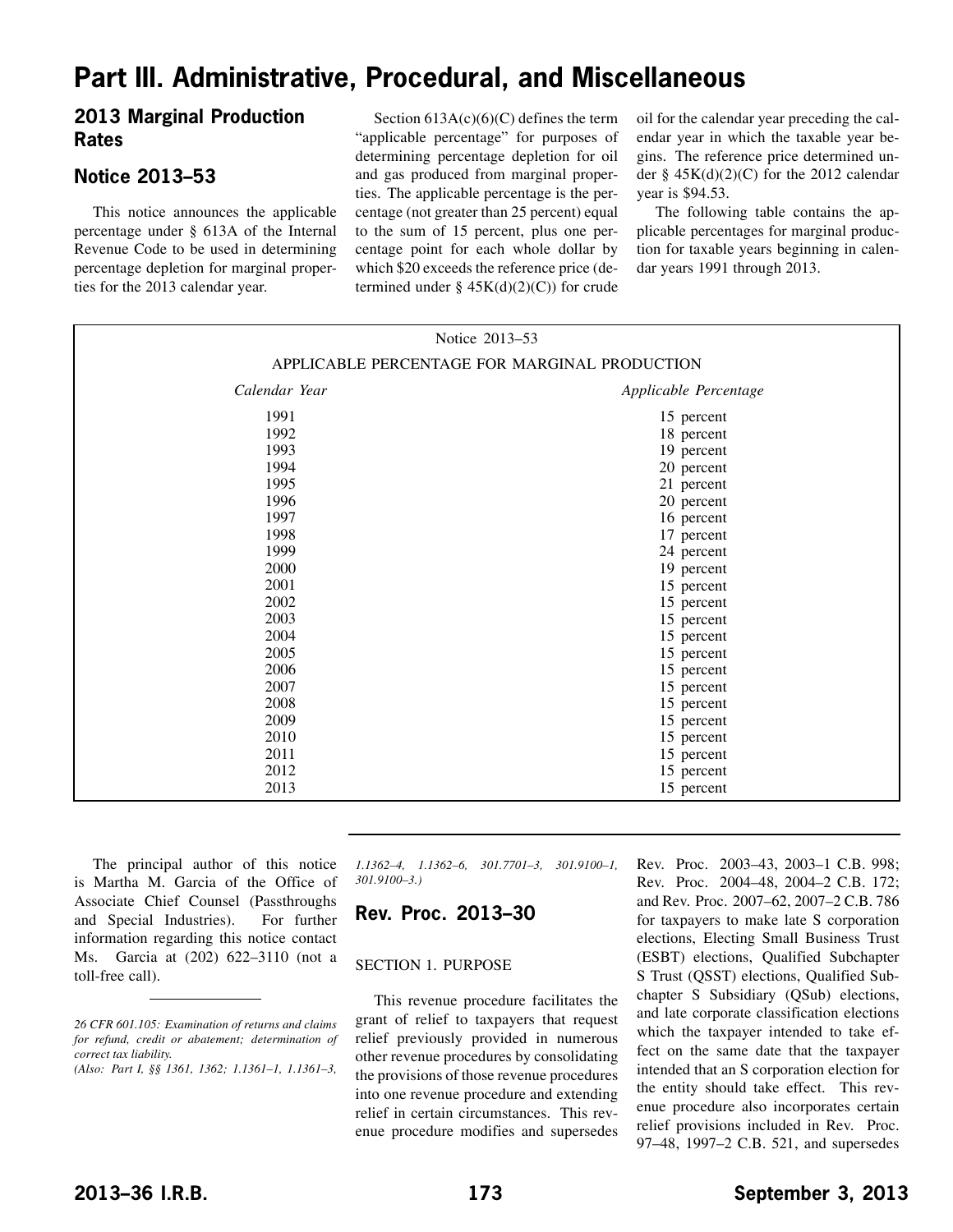the relief provided in Situation 1 of Rev. Proc. 97–48. This revenue procedure obsoletes the relief provided in Situation 2 of Rev. Proc. 97–48 because such relief is no longer available. Furthermore, this revenue procedure incorporates certain relief provisions included in Rev. Proc. 2004–49, 2004–2 C.B. 210, and modifies and supersedes the relief provided in sections 4.01 and 4.02 of Rev. Proc. 2004–49. This revenue procedure obsoletes the relief provided in section 4.03 of Rev. Proc. 2004–49 because the time period for its narrow scope of relief has expired.

This revenue procedure provides the exclusive simplified methods for taxpayers to request relief for late S corporation elections, ESBT elections, QSST elections, QSub elections, and late corporate classification elections which the taxpayer intended to take effect on the same date that the taxpayer intended that an S corporation election for the entity should take effect. This revenue procedure provides relief if the taxpayer satisfies the general requirements of Section 4 and the specific requirements applicable to that taxpayer under Sections 5 through 7 of this revenue procedure. Accompanying this document is a flowchart designed to aid taxpayers in applying this revenue procedure.

#### SECTION 2. BACKGROUND

#### .01 *S Corporation Elections*.

(1) *In General*. Section 1361(a)(1) of the Internal Revenue Code (Code) provides that the term "S corporation" means, with respect to any taxable year, a small business corporation for which an election under § 1362(a) is in effect for that year.

Section  $1362(b)(1)$  provides that a small business corporation may make an election to be an S corporation for any taxable year (A) at any time during the preceding taxable year, or (B) at any time during the taxable year and on or before the 15th day of the 3rd month of the taxable year. Section  $1.1362-6(a)(2)$  of the Income Tax Regulations provides that a small business corporation makes an election to be an S corporation by filing a completed Form 2553, *Election by a Small Business Corporation.*

Under § 1362(b)(3), if an S corporation election is made after the 15th day of the 3rd month of the taxable year and on or before the 15th day of the 3rd month of the

following taxable year, then the S corporation election is treated as made for that following taxable year.

(2) *Late S Corporation Elections*. Section  $1362(b)(5)$  provides that if  $(A)$  an election under § 1362(a) is made for any taxable year (determined without regard to  $§$  1362(b)(3)) after the date prescribed by § 1362(b) for making the election for the taxable year, or no election is made for any taxable year, and (B) the Secretary determines that there was reasonable cause for the failure to timely make the election, the Secretary may treat the election as timely made for the taxable year (and  $§ 1362(b)(3)$  shall not apply).

Rev. Proc. 97–48 and Rev. Proc. 2003–43 provide simplified methods for taxpayers to request relief for a late S corporation election in certain circumstances.

#### .02 *ESBT and QSST Elections*.

(1) *In General*. Section 1361(b)(1)(B) limits the permitted shareholders of an S corporation to domestic individuals, estates, certain trusts, and certain exempt organizations.

Section  $1361(d)(1)(A)$  provides that a QSST is a permitted S corporation shareholder if the beneficiary of the QSST makes an election under  $§$  1361(d)(2). A QSST is defined in  $\S$  1361(d)(3) as a trust that (1) distributes or is required to distribute all of its income to a citizen or resident of the United States, (2) has certain trust terms, including the requirement that there be only one income beneficiary, (3) does not distribute any portion of the trust corpus to anyone other than the current income beneficiary during the income beneficiary's lifetime, including the time at which the trust terminates, and (4) the income interest of the current income beneficiary ceases on the earlier of such beneficiary's death or the termination of the trust. Section  $1361(d)(1)$  provides, in pertinent part, that in the case of a QSST with respect to which a beneficiary makes an election under  $\S$  1361(d)(2): (A) the trust is treated as owned by a citizen or resident of the United States, and (B) for purposes of  $\S 678(a)$ , the beneficiary of the trust is treated as the owner of that portion of the trust that consists of stock in an S corporation with respect to which the election under  $\S$  1361(d)(2) is made. A QSST election is made by signing and filing an election statement with the applicable Internal Revenue Service (IRS) Service

Center. Section  $1.1361-1(j)(6)(iii)(A)$ provides that the QSST election must be made within the 16-day-and-2-month period beginning on the day that the S corporation stock is transferred to the trust.

Section  $1361(c)(2)(A)(v)$  provides that an ESBT (as defined in  $\S$  1361(e)) is a permitted S corporation shareholder. Section 1361(e)(1) defines an Electing Small Business Trust (ESBT) as any trust if: (1) the trust does not have as a beneficiary any person other than an individual, an estate, or an organization described in §  $170(c)(2)$  through (5); (2) no interest in the trust was acquired by purchase; and (3) an election has been made with respect to the trust. To qualify as an ESBT, the trustee of the trust must make an ESBT election by signing and filing an election statement with the applicable IRS Service Center. Section  $1.1361-1(m)(2)(iii)$  provides that the ESBT election must be filed within the time requirements prescribed in § 1.1361–1(j)(6)(iii) for filing a QSST election (described above).

(2) *Late ESBT and QSST Elections.* Failure to properly make an election to be treated as an ESBT or a QSST may result in a shareholder who is not an eligible S corporation shareholder under § 1361(b)(1)(B) holding stock of the corporation. As a result, the failure to properly file an ESBT or QSST election may result in an inadvertently invalid S corporation election, or in an inadvertent termination of an S corporation election.

Section 1362(f) grants the Secretary authority to provide relief if a corporation's S corporation election was not effective for the taxable year for which it was made by reason of a failure to meet the requirements of § 1361(b) or to acquire the required shareholder consents. Under § 1362(f), the Secretary may also grant relief if the corporation's S corporation election terminated under  $\S 1362(d)(2)$  or (3). A corporation is eligible for relief under this provision if (1) the Secretary determines that the circumstances resulting in the ineffectiveness or termination were inadvertent, (2) no later than a reasonable period of time after discovery of the circumstances resulting in the ineffectiveness or termination, steps were taken (i) so that the S corporation is a small business corporation, or (ii) to acquire the required shareholder consents, and  $(3)$  the corporation, and each person who was a shareholder of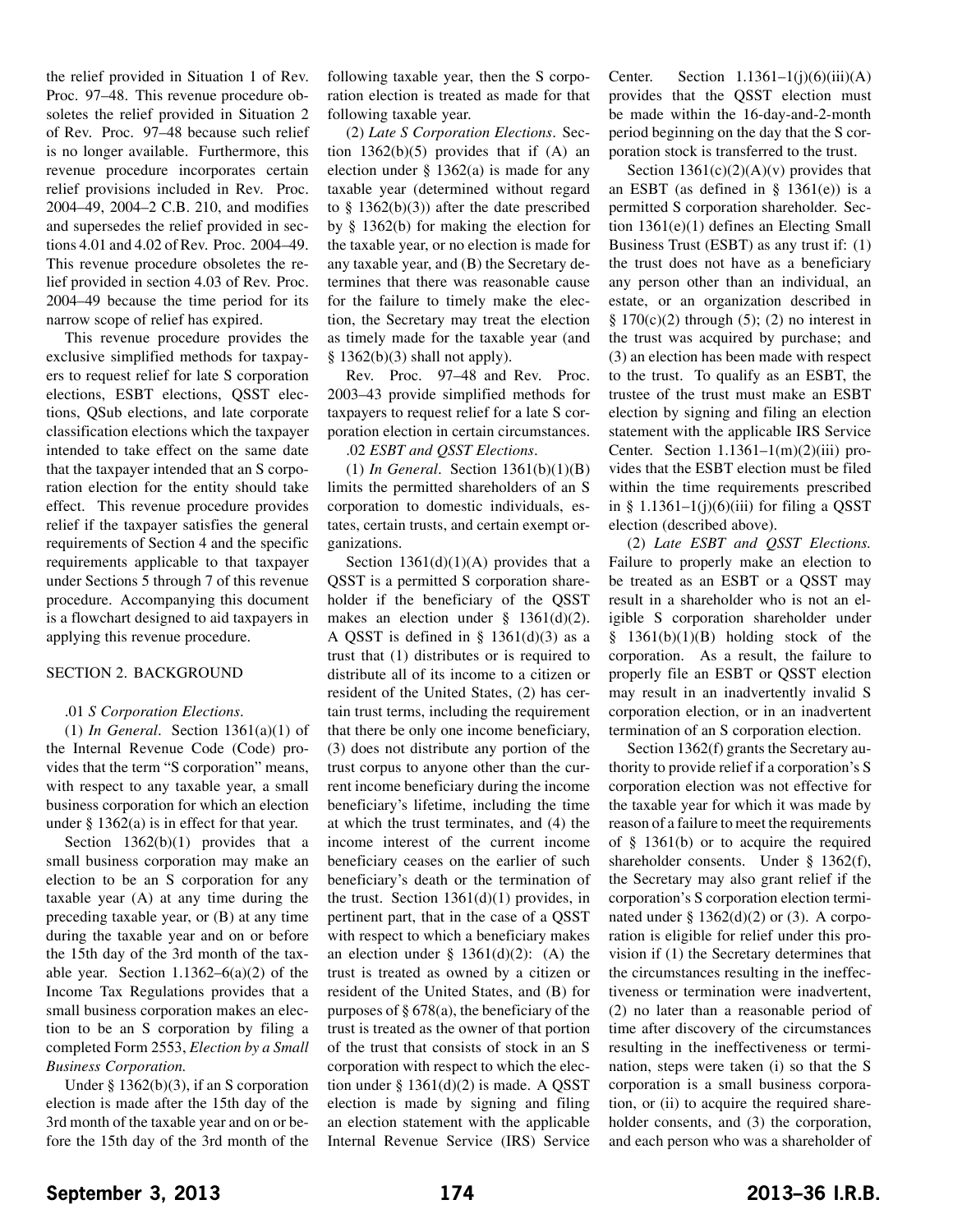the corporation at any time during the period specified pursuant to § 1362(f), agrees to make any adjustments (consistent with the treatment of the corporation as an S corporation) as may be required by the Secretary with respect to the period. If a corporation is eligible for relief under this provision, then, notwithstanding the circumstances resulting in the ineffectiveness or termination, the corporation will be treated as an S corporation during the period specified by the Secretary.

Section 1.1362–4 sets forth additional guidance regarding inadvertent termination relief. Section 1.1362–4(b) provides that the corporation has the burden of establishing that, under the relevant facts and circumstances, the Commissioner should determine that the termination was inadvertent. The fact that the terminating event was not reasonably within the control of the corporation and was not part of a plan to terminate the election, or the fact that the event took place without the knowledge of the corporation, notwithstanding its due diligence to safeguard against such an event, tends to establish that the termination was inadvertent.

Section 1.1362–4(c) provides that a corporation may request inadvertent termination relief by submitting a request for a letter ruling. Section 1.1362–4(d) provides that the Commissioner may condition the granting of a ruling request on any adjustments that are appropriate. Section 1.1362–4(e) requires that the corporation and all persons who were shareholders of the corporation at any time during the time specified by the Commissioner consent to any adjustments that the Commissioner may require.

The IRS will grant relief for both the late ESBT and QSST elections and the inadvertently invalid S corporation election or inadvertent termination of the S corporation election if the standard described in § 1362(f) for an inadvertently invalid S corporation election or an inadvertent termination of an S corporation election is satisfied.

Rev. Proc. 2003–43 provides a simplified method for taxpayers to request relief for late ESBT and QSST elections if the request for relief is filed within 24 months of the due date of the election.

.03 *Qualified Subchapter S Subsidiary (QSub) Elections*. (1) *In General*. Section 1361 generally provides that an S cor-

poration may elect to treat certain wholly owned subsidiaries as QSubs (as defined in § 1361(b)(3)(B)). Section  $1361(b)(3)(B)$ defines a QSub as a domestic corporation that is not an ineligible corporation if (1) an S corporation holds 100 percent of the stock of the corporation, and (2) that S corporation elects to treat the subsidiary as a QSub. Section 1361(b)(3)(A) provides that a corporation that is a QSub is not treated as a separate corporation, and all assets, liabilities, and items of income, deduction, and credit of the QSub are treated as assets, liabilities, and items of income, deduction, and credit of the parent S corporation. Section 1.1361–3 describes the time and manner for a corporation to make a QSub election. Section  $1.1361-3(a)(2)$ provides that an S corporation may make a QSub election by filing the election form with the applicable IRS Service Center. Form 8869, *Qualified Subchapter S Subsidiary Election*, is used to make a QSub election. Under  $\S 1.1361-3(a)(3)$ , the election to treat a subsidiary as a QSub may be filed at any time during the taxable year. Section  $1.1361-3(a)(4)$  provides that the effective date is the date specified on the form (provided the date specified is not earlier than 2 months and 15 days before the date of the filing and the date specified is not more than 12 months after the date of the filing), or on the date the election form is filed if no date is specified. If an election form specifies an effective date more than 2 months and 15 days prior to the date on which the election form is filed, it will be effective 2 months and 15 days prior to the date it is filed. If an election form specifies an effective date more than 12 months after the date on which the election is filed, it will be effective 12 months after the date it is filed.

(2) *Late QSub Elections*. Under § 301.9100–1(c), the Commissioner may grant a reasonable extension of time under the rules set forth in §§ 301.9100–2 and 301.9100–3 to make a regulatory election, or a statutory election, under all subtitles of the Code, except subtitles E, G, H, and I.

Section 301.9100–1(b) defines the term "regulatory election" as an election whose due date is prescribed by a regulation published in the **Federal Register**, or a revenue ruling, revenue procedure, notice, or announcement published in the Internal Revenue Bulletin. Because a QSub election is a regulatory election, the Commissioner may permit a late QSub election under the rules set forth in section 301.9100–3.

Sections 301.9100–1 through 301.9100–3 provide the standards that the Commissioner will use to determine whether to grant an extension of time to make an election. Section 301.9100–2 provides automatic extensions of time for making certain elections. Section 301.9100–3 provides extensions of time for making elections that do not meet the requirements of § 301.9100–2.

Requests for relief under § 301.9100–3 will be granted when the taxpayer provides the evidence to establish to the satisfaction of the Commissioner that the taxpayer acted reasonably and in good faith, and the grant of relief will not prejudice the interests of the Government. Section 301.9100–3(b)(1) provides that subject to paragraphs  $(b)(3)(i)$  through  $(b)(3)(iii)$  of § 301.9100–3, a taxpayer is deemed to have acted reasonably and in good faith if the taxpayer meets one of the requirements in § 301.9100–3(b)(1)(i)-(v). Section 301.9100–3(b)(1)(v) includes situations in which the taxpayer reasonably relied on a qualified tax professional (including a tax professional employed by the taxpayer), and the tax professional failed to make, or advise the taxpayer to make, the election.

Rev. Proc. 2003–43 provides a simplified method for taxpayers to request relief for a late QSub election if the request for relief is filed within 24 months of the due date of the election. Rev. Proc. 2004–49 provides alternative relief when the QSub election terminated as a result of a transfer (whether by sale or as part of a reorganization under § 368(a)(1)(A), (C), or (D) (but not as part of a reorganization under  $\S 368(a)(1)(F)$  by the S corporation of 100 percent of the QSub stock to another S corporation. Section 4.01 of Rev. Proc. 2004–49 allows the acquiring S corporation to request prospective relief by attaching a completed Form 8869 to its timely filed return (including extensions) for the taxable year during which the transfer occurred, and section 4.02 of Rev. Proc. 2004–49 provides alternative relief as provided by Rev. Proc. 2003–43. Section 4.03 of Rev. Proc 2004–49 also provides retroactive relief for such transactions if they occurred prior to August 16, 2004,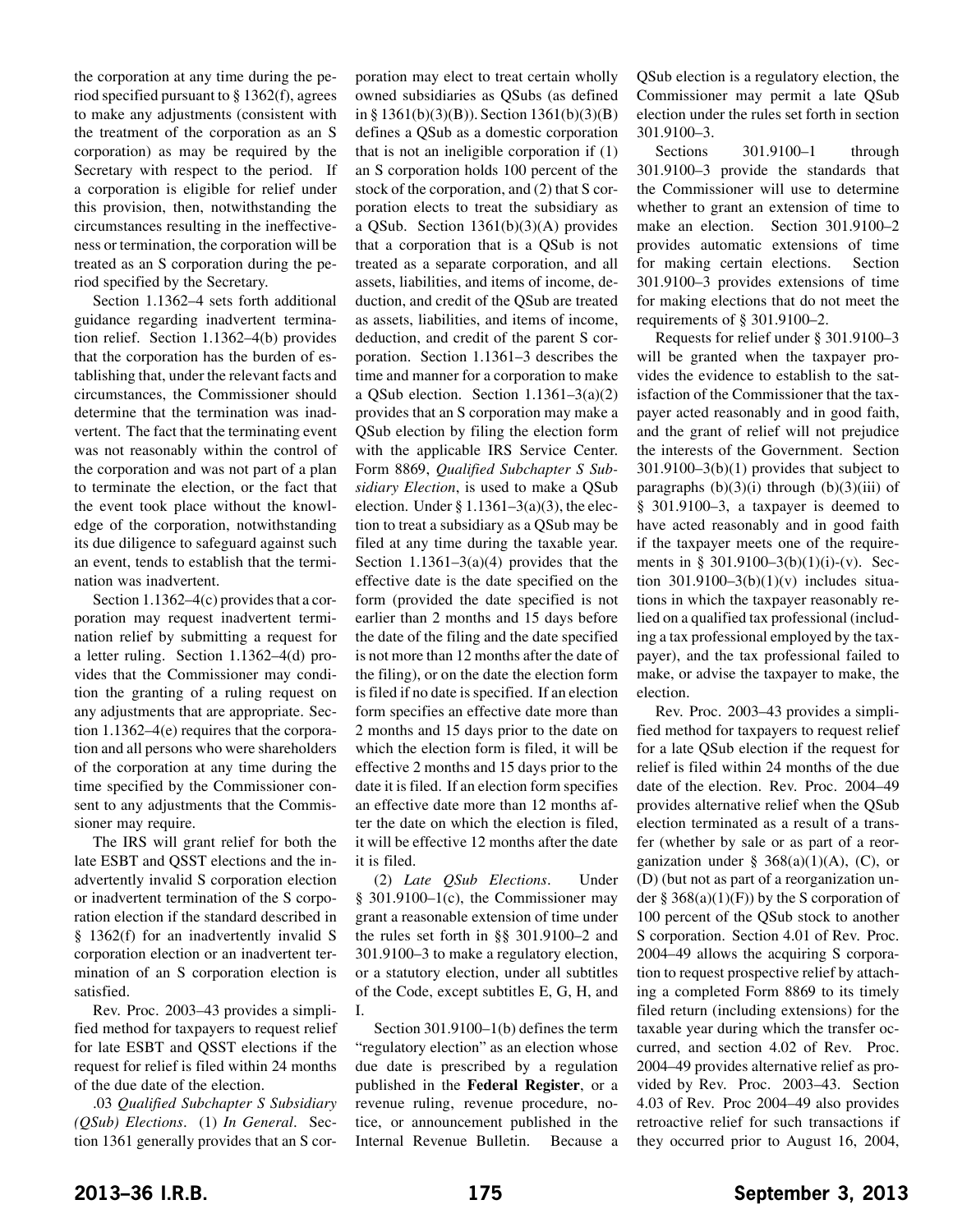provided that the relief requests were filed before August 16, 2005.

.04 *Entity Classification Elections*.

(1) *In General*. Section 301.7701–2(a) of the Procedure and Administration Regulations defines a "business entity" as any entity recognized for federal tax purposes that is not properly classified as a trust under § 301.7701–4 or otherwise subject to special treatment under the Code.

Section  $301.7701-3$ (a) provides that a business entity that is not classified as a corporation under § 301.7701–2(b)(1), (3),  $(4)$ ,  $(5)$ ,  $(6)$ ,  $(7)$ , or  $(8)$  (an "eligible entity") can elect its classification for federal tax purposes.

Section 301.7701–3(b)(1) provides that, except as otherwise provided in § 301.7701–3(b)(3), unless the entity elects otherwise, a domestic eligible entity is (i) a partnership if it has two or more members, or (ii) disregarded as an entity separate from its owner if it has a single owner.

Section  $301.7701 - 3(c)(1)(i)$  provides that, except as provided in  $§ 301.7701-3(c)(1)(iv)$  and (v), an eligible entity may elect to be classified other than as provided in § 301.7701–3(b) by filing Form 8832, *Entity Classification Election*, with the applicable IRS Service Center designated on Form 8832.

Section  $301.7701-3(c)(1)(iii)$  provides that the entity classification election will be effective on the date specified by the entity on the Form 8832 or on the date filed if no date is specified on the election form. The effective date specified on Form 8832 cannot be more than 75 days prior to the date on which the election is filed and cannot be more than 12 months after the date on which the election is filed. If an election specifies an effective date more than 75 days prior to the date on which the election is filed, the election will be effective 75 days prior to the date it was filed. If an election specifies an effective date more than 12 months from the date on which the election is filed, the election will be effective 12 months after the date the election was filed.

(2) *Late Entity Classification Elections*. Under § 301.9100–1(c), the Commissioner may grant a reasonable extension of time under the rules set forth in §§ 301.9100–2 and 301.9100–3 to make a regulatory election, or a statutory election, under all subtitles of the Code, except subtitles E, G, H, and I.

Section 301.9100–1(b) defines the term "regulatory election" as an election whose due date is prescribed by a regulation published in the **Federal Register**, or a revenue ruling, revenue procedure, notice, or announcement published in the Internal Revenue Bulletin. Because an entity classification election is a regulatory election, the Commissioner may permit a late entity classification election under the rules set forth in § 301.9100–3.

Sections 301.9100–1 through 301.9100–3 provide the standards that the Commissioner will use to determine whether to grant an extension of time to make an election. Section 301.9100–2 provides automatic extensions of time for making certain elections. Section 301.9100–3 provides extensions of time for making elections that do not meet the requirements of § 301.9100–2. Requests for relief under § 301.9100–3 will be granted when the taxpayer provides the evidence to establish to the satisfaction of the Commissioner that the taxpayer acted reasonably and in good faith, and the grant of relief will not prejudice the interests of the Government.

Rev. Proc. 2009–41, 2009–2 C.B. 439, provides relief with respect to late entity classification elections for an eligible entity's initial classification election or change in classification election. Eligible entities meeting the requirements under Section 4 of that revenue procedure must request relief within 3 years and 75 days of the requested effective date of the eligible entity's classification election.

Under § 301.7701–3(c)(1)(v)(C), an eligible entity that timely elects to be an S corporation under  $\S$  1362(a)(1) is treated as having made an election to be classified as an association, provided that (as of the effective date of the election under  $§$  1362(a)(1)) the entity meets all other requirements to qualify as a small business corporation under § 1361(b). Section  $301.7701-3(c)(1)(v)(C)$  further provides that, subject to  $§ 301.7701-3(c)(1)(iv)$ , the deemed election to be classified as an association generally will apply as of the effective date of the S corporation election and will remain in effect until the entity makes a valid election under § 301.7701–3(c)(1)(i) to be classified as other than an association.

Rev. Proc. 2004–48 and Rev. Proc 2007–62 provide simplified methods for taxpayers to request relief for a late S corporation election and a late corporate classification election intended to be effective on the same date as the S corporation election.

#### SECTION 3. SCOPE

.01 *In General*. This revenue procedure expands and consolidates relief provisions included in prior revenue procedures that provide a simplified method for taxpayers to request relief for late S corporation elections, ESBT elections, QSST elections, QSub elections, and corporate classification elections intended to be effective on the same date as the S corporation election for the entity.

This revenue procedure provides procedures for situations within its scope that are in lieu of the letter ruling process ordinarily used to obtain relief for a late Election Under Subchapter S (as defined in Section  $4.01(5)$  pursuant to § 1362(b)(5), § 1362(f), or § 301.9100–1 and § 301.9100–3. Accordingly, user fees do not apply to corrective actions under this revenue procedure.

Section 4.01 of this revenue procedure provides a glossary of certain terms used in this revenue procedure. Section 4.02 of this revenue procedure provides the general requirements for relief for all late Elections Under Subchapter S. Section 4.03 of this revenue procedure provides procedural requirements for relief for all late Elections Under Subchapter S. Section 4.04 of this revenue procedure provides additional procedural requirements for relief when one or more Requesting Entities (as defined in Section 4.01(6)) request relief for multiple late elections with respect to a single S corporation. Section 5 of this revenue procedure provides a simplified method for taxpayers to request relief for late S corporation elections (which may or may not include a Deemed Entity Classification Election (as defined in Section 4.01(1) of this revenue procedure)). Section 6 of this revenue procedure provides a simplified method for taxpayers to request relief for late ESBT and QSST elections. Section 7 of this revenue procedure provides a simplified method for taxpayers to request relief for late QSub elections.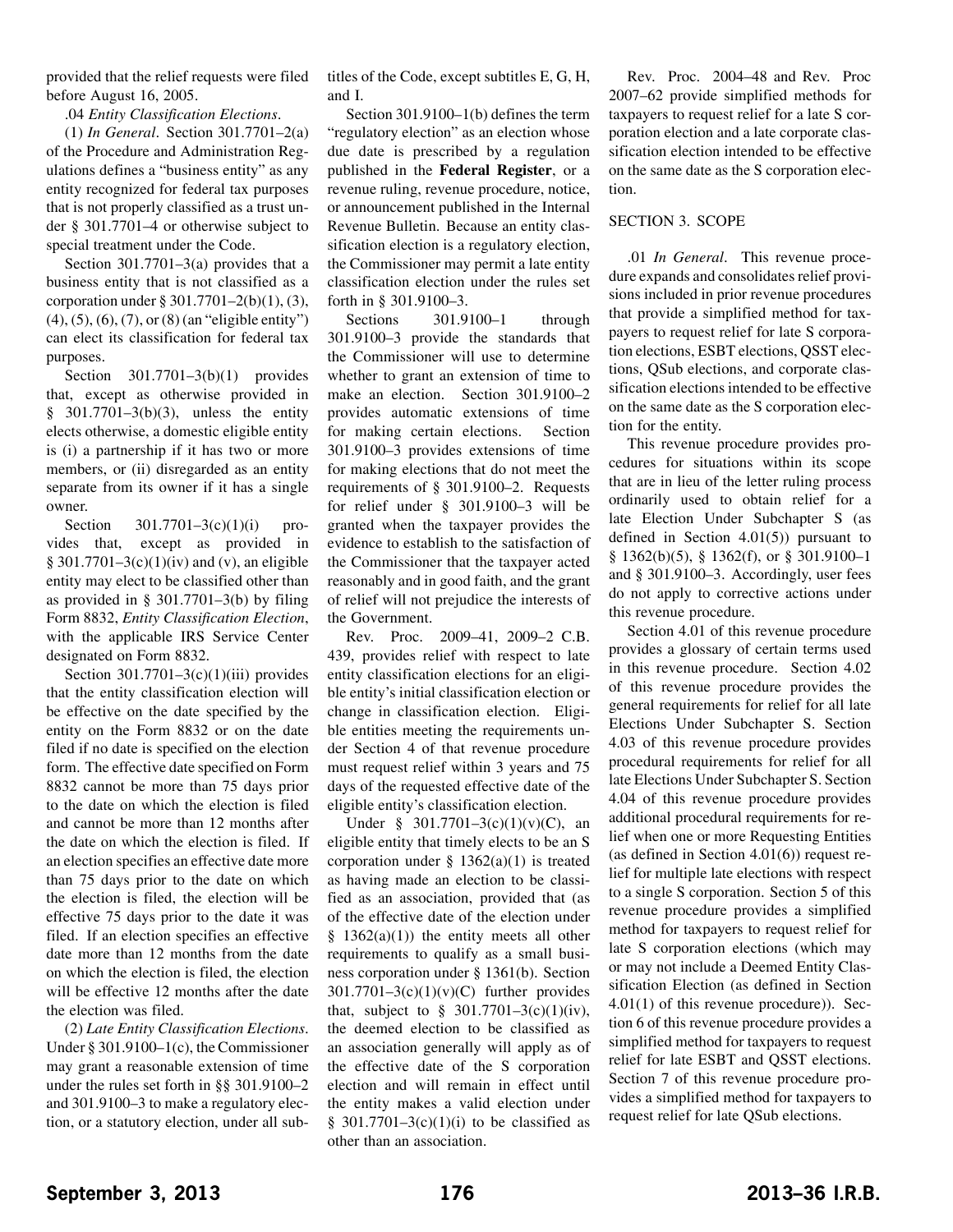.02 *Relief if this Revenue Procedure is not Applicable*. An entity that does not meet the requirements for relief or is denied relief under this revenue procedure may seek relief by requesting a letter ruling. The procedural requirements for requesting a letter ruling are described in Rev. Proc. 2013–1, 2013–1 I.R.B. 1, or its successors.

#### SECTION 4. DEFINITIONS AND REQUIREMENTS FOR RELIEF UNDER THIS REVENUE PROCEDURE.

#### .01 *Definitions*.

(1) *Deemed Entity Classification Election*. For purposes of this revenue procedure, a Deemed Entity Classification Election occurs when an eligible entity that timely elects to be an S corporation under  $§ 1362(a)(1)$  is treated as having made an election to be classified as an association under § 301.7701–3(c)(1)(v)(C), provided that (as of the Effective Date of the election under  $\S$  1362(a)(1)) the entity meets all other requirements to qualify as a small business corporation under § 1361(b).

(2) *Due Date of the Election Under Subchapter S*. For purposes of this revenue procedure, the Due Date of the Election Under Subchapter S will vary depending on the type of election sought. For a corporation (or an eligible entity to which a Deemed Entity Classification Election under § 301.7701–3(c)(1)(v)(C) applies) that requests to be treated as an S corporation, the Due Date of the Election Under Subchapter S is specified by § 1362(b). For ESBT or QSST elections, the Due Date of the Election Under Subchapter S is specified by  $§$  1.1361–1(m)(2)(iii) or  $§$  1.1361–1(j)(6)(iii), respectively. The Due Date of the Election Under Subchapter S for a parent S corporation to make an election to treat a subsidiary as a QSub on a given date is specified by § 1.1361–3(a)(3).

(3) *Effective Date*. For purposes of this revenue procedure, the Effective Date is the date on which the S corporation election, ESBT election(s), QSST election(s), QSub election(s), or corporate classification election is intended to be effective.

(4) *Election Form*. For purposes of this revenue procedure, the Election Form refers to Form 2553 for S corporation elections (including a Deemed

Entity Classification Election under  $§ 301.7701-3(c)(1)(v)(C)),$  separate statements made by electing ESBTs under § 1.1361–1(m)(2), Form 2553 and separate statements made by electing QSSTs under § 1.1361–1(j)(6), and Form 8869 for QSub Elections.

(5) *Election Under Subchapter S*. For purposes of this revenue procedure, Election Under Subchapter S refers to an election by a corporation (or an eligible entity to which a Deemed Entity Classification Election under § 301.7701–3 $(c)(1)(v)(C)$ will apply), an election by a trustee to treat a trust as an ESBT under § 1361(e), an election by a trust beneficiary to treat a trust as a QSST under  $\S$  1361(d), or an election by a parent S corporation to treat a subsidiary as a QSub under § 1361(b)(3).

(6) *Requesting Entity*. For purposes of this revenue procedure, the Requesting Entity is a corporation (or an eligible entity to which a Deemed Entity Classification Election under § 301.7701–3 $(c)(1)(v)(C)$ will apply) seeking to be treated as an S corporation under § 1362, a trustee seeking to treat a trust as an ESBT under § 1361(e), a trust beneficiary seeking to treat a trust as a QSST under § 1361(d), or a parent S corporation seeking to treat a subsidiary as a QSub under § 1361(b)(3).

.02 *General Requirements for Relief*. In addition to the specific requirements for relief described in Sections 5, 6, or 7 of this revenue procedure, the following requirements must be met:

(1) The Requesting Entity intended to be classified as an S corporation, intended the trust to be an ESBT, intended the trust to be a QSST, or intended to treat a subsidiary corporation as a QSub as of the Effective Date;

(2) The Requesting Entity requests relief under this revenue procedure within 3 years and 75 days after the Effective Date (except in the case of corporations requesting relief under Section 5.04 of this revenue procedure);

(3) The failure to qualify as an S corporation, ESBT, QSST, or QSub as of the Effective Date was solely because the Election Under Subchapter S was not timely filed by the Due Date of the Election Under Subchapter S; and

(4) In the case of a request for relief for a late S corporation or QSub election, the Requesting Entity has reasonable cause for its failure to make the timely Election Under Subchapter S and has acted diligently to correct the mistake upon its discovery. In the case of a request for relief for an inadvertently invalid S corporation election or an inadvertent termination of an S corporation election due to the failure to make the timely ESBT or QSST election, the failure to file the timely Election Under Subchapter S was inadvertent and the S corporation and the person or entity seeking relief acted diligently to correct the mistake upon its discovery.

.03 *General Procedural Requirements for Relief*.

(1) *In general*. The Requesting Entity may request relief for a late Election Under Subchapter S by properly completing the Election Form(s) and attaching the supporting documents as described in Sections 5, 6, and 7, as applicable. In addition to any supporting documents described in Sections 5, 6, and 7, as applicable, a properly completed Election Form must include a statement (the "Reasonable Cause/Inadvertence Statement") from the Requesting Entity that complies with Section 4.03(3) of this revenue procedure and that describes (i) its reasonable cause for failure to timely file the Election Under Subchapter S (in the case of late S corporation or QSub elections) or that the failure to timely file the Election Under Subchapter S was inadvertent (in the case of late QSST or ESBT elections), and (ii) its diligent actions to correct the mistake upon its discovery. The applicable Election Form must state at the top of the document "FILED PURSUANT TO REV. PROC. 2013–30."

(2) *Filing the Election Form with the IRS Service Center*. The Requesting Entity must file the applicable Election Form with the applicable IRS Service Center by either:

(a) *Attaching the Election Form to the S corporation's current year Form 1120S*. In the case of an S corporation that has filed all Forms 1120S for tax years between the Effective Date and the current year, the Election Form(s) can be attached to the current year Form 1120S as long as the current year Form 1120S is filed within 3 years and 75 days after the Effective Date. An extension of time to file the current year Form 1120S will not extend the due date for relief under this revenue procedure beyond 3 years and 75 days following the Effective Date. For example,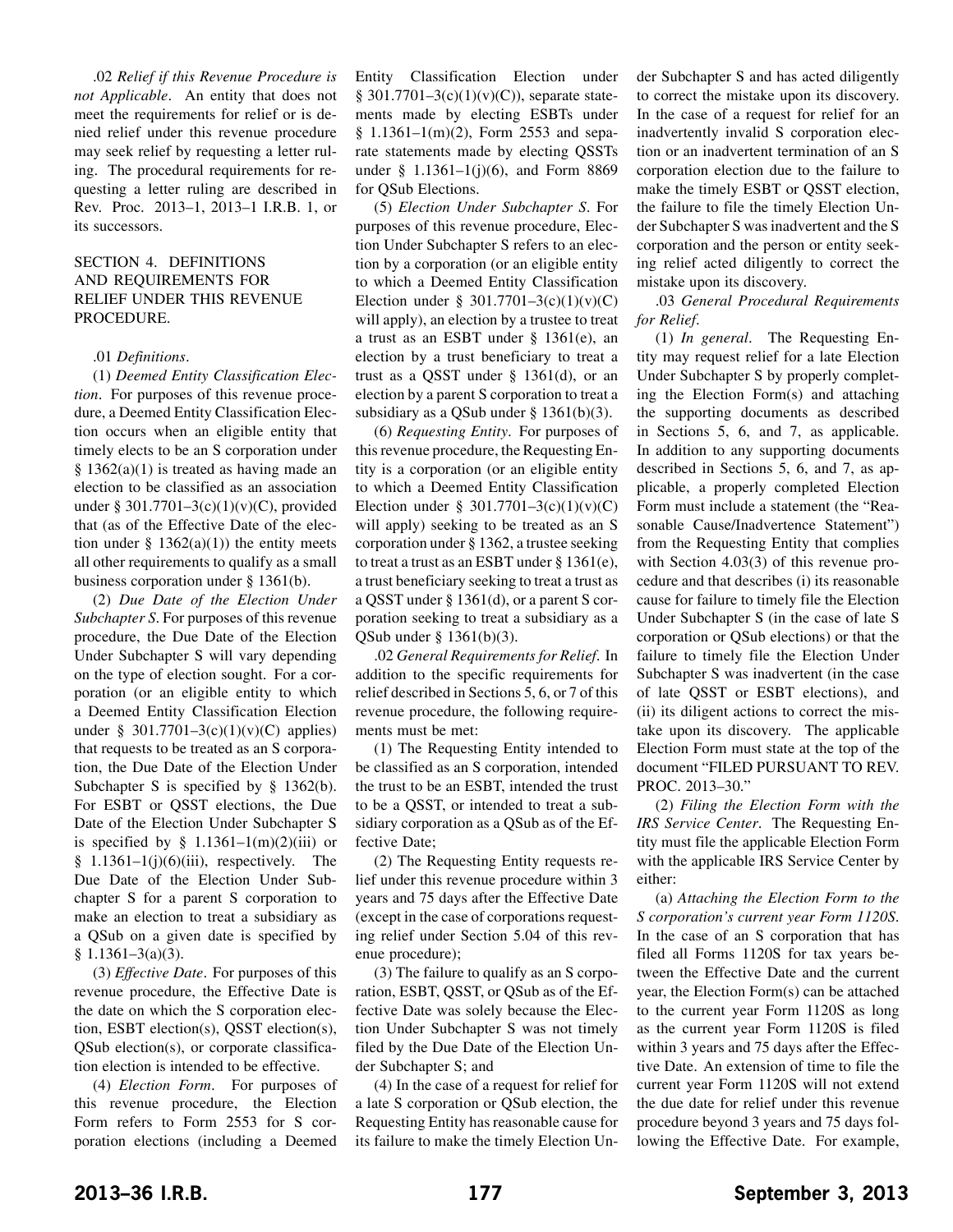if the extended due date of tax year 2016 Form 1120S is September 15, 2017, an Election Form for a late QSST Election with an Effective Date of June 1, 2014 can be attached to the 2016 Form 1120S only if the 2016 Form 1120S is filed before August 15, 2017 (which is 3 years and 75 days following the June 1, 2014 Effective Date). The Form 1120S must state at the top "INCLUDES LATE ELEC-TION(S) FILED PURSUANT TO REV. PROC. 2013–30" or comply with specific instructions included with the Form 1120S instructions;

(b) *Attaching the Election Form to one of the S corporation's late filed prior year Forms 1120S.* In the case of an S corporation that has not filed Form 1120S (or any other income tax return or information return (within the meaning of Subpart A of Part III of Subchapter A of Chapter 61)) for the tax year including the Effective Date or any year following the Effective Date, an Election Form may be attached to the Form 1120S for the year including the Effective Date as long as (i) the Form 1120S for the year including the Effective Date is filed within 3 years and 75 days after the Effective Date, and (ii) all other delinquent Forms 1120S are filed simultaneously and consistently with the requested relief. For example, if an S corporation intended to make a QSub Election with an Effective Date of June 1, 2012, but it failed to file any income tax returns, it can attach an Election Form to a late filed 2012 Form 1120S only if the late filed 2012 Form 1120S is filed before August 15, 2015 (which is 3 years and 75 days following the June 1, 2012 Effective Date) and all other delinquent Forms 1120S are filed simultaneously and consistently with the requested relief. The Form 1120S must state at the top "INCLUDES LATE ELEC-TION(S) FILED PURSUANT TO REV. PROC. 2013–30" or comply with specific instructions included with the Form 1120S instructions; or

(c) *Filing Election Form independent of Form 1120S*. The Requesting Entity can submit the Election Form directly to the applicable IRS Service Center within 3 years and 75 days after the Effective Date.

(3) *Supporting statements must be signed under Penalties of Perjury*. The Reasonable Cause/Inadvertence Statement (required by Section 4.03(1)) and other statements required by Sections 5, 6, and

7, as applicable, must each contain a dated declaration that states: "Under penalties of perjury, I (we) declare that I (we) have examined this election, including accompanying documents, and, to the best of my (our) knowledge and belief, the election contains all the relevant facts relating to the election, and such facts are true, correct, and complete." An officer of the S corporation authorized to sign, the trustee of the ESBT, the current income beneficiary of the QSST, or a shareholder, as applicable, must sign the declaration.

.04 *Supplemental procedural requirements when seeking relief for multiple late elections*. If one or more Requesting Entities are seeking relief under this revenue procedure with respect to a single S corporation, all of the Election Forms can be filed at the same time using one of the methods described in Section 4.03(2). When multiple requests for relief are submitted simultaneously, each application for relief must independently comply with the procedural requirements in Section 4.03(1). However, there is no requirement that all Requesting Entities must file requests for relief under this revenue procedure with respect to a single S corporation simultaneously. An application for relief under this revenue procedure by a Requesting Entity will not prejudice subsequent relief requests by the same Requesting Entity, or other Requesting Entities, with respect to a single S corporation.

.05 *Relief for Late Election Under Subchapter S*. Upon receipt of a completed request for relief under this revenue procedure, the IRS will determine whether the requirements for granting additional time to file the Election Under Subchapter S have been satisfied and will notify the Requesting Entity(s) of the result of this determination.

#### SECTION 5. RELIEF FOR LATE S CORPORATION ELECTIONS.

.01 *Form 2553*. A Requesting Entity seeking relief for a late S corporation election must file a completed Form 2553, signed by (1) an officer of the corporation authorized to sign, and (2) all persons who were shareholders at any time during the period that began on the first day of the taxable year for which the election is to be effective and ends on the day the completed Election Form is filed.

.02 *Supplemental materials*. The completed Election Form must include statements from all shareholders during the period between the date the S corporation election was to have become effective and the date the completed Election Form is filed that they have reported their income on all affected returns consistent with the S corporation election for the year the election should have been filed and for all subsequent years. Such statements must comply with the requirement in Section 4.03(3) of this revenue procedure.

.03 *Additional materials for a late corporate classification election intended to be effective on the same date that the S corporation election was intended to be effective*. In addition to the materials required under Section 5.02 of this revenue procedure, in the case of a late corporate classification election intended to be effective on the same date that the S corporation election was intended to be effective, the completed Election Form must also include the following representations, which must comply with the requirement in Section 4.03(3) of this revenue procedure:

(1) The Requesting Entity is an eligible entity as defined in § 301.7701–3(a);

(2) The Requesting Entity intended to be classified as a corporation as of the Effective Date of the S corporation status;

(3) The Requesting Entity fails to qualify as a corporation solely because Form 8832 was not timely filed under § 301.7701–3(c)(1)(i), or Form 8832 was not deemed to have been filed under  $§ 301.7701 - 3(c)(1)(v)(C);$ 

(4) The Requesting Entity fails to qualify as an S corporation on the Effective Date of the S corporation status solely because the S corporation election was not timely filed pursuant to § 1362(b); and

(5)(i) The Requesting Entity timely filed all required federal tax returns and information returns consistent with its requested classification as an S corporation for all of the years the entity intended to be an S corporation and no inconsistent tax or information returns have been filed by or with respect to the entity during any of the taxable years, or

(ii) The Requesting Entity has not filed a federal tax or information return for the first year in which the election was intended to be effective because the due date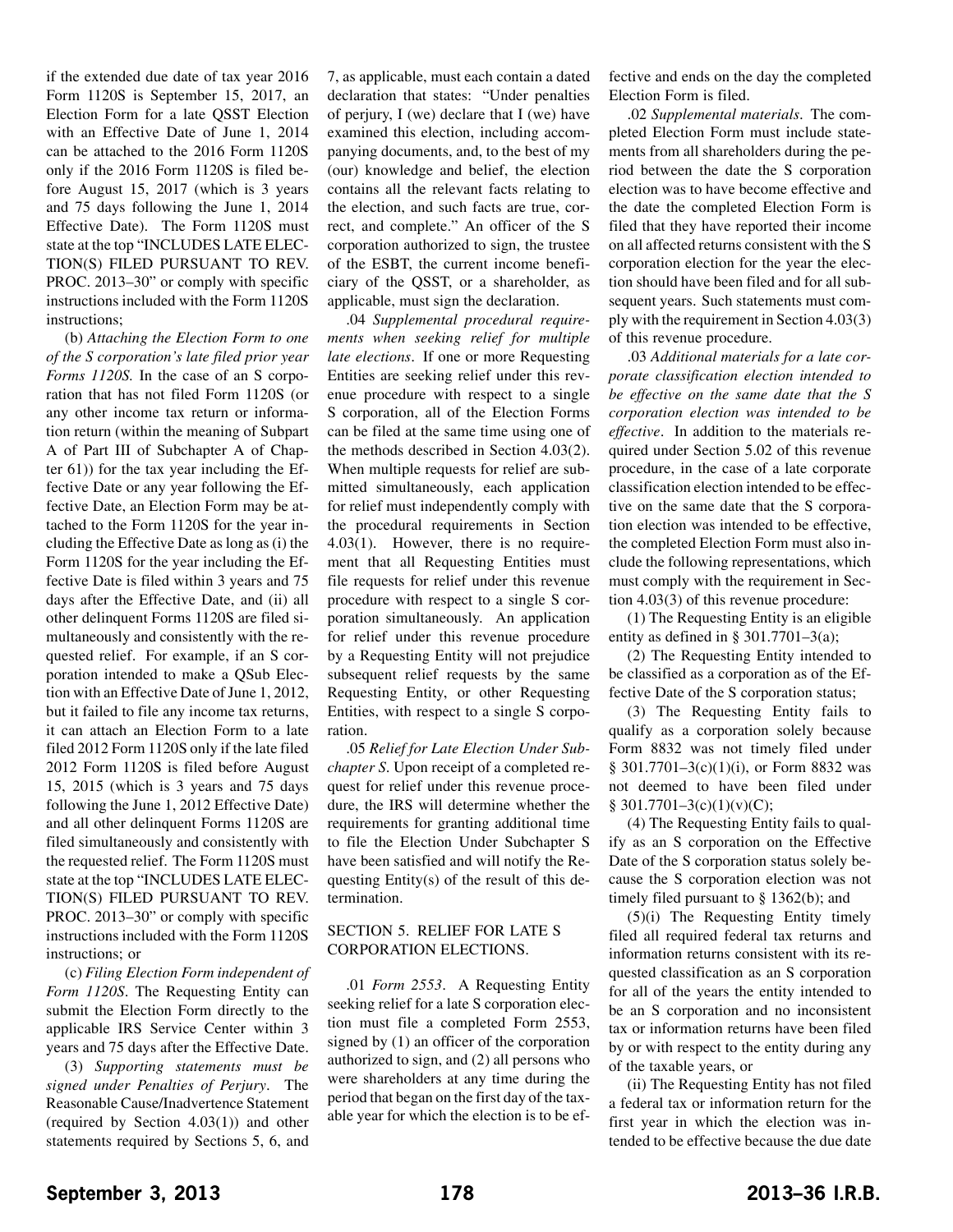has not passed for that year's federal tax or information return.

.04 *Relief where all returns filed as an S corporation*. The requirement for relief imposed by Section 4.02(2) (providing that relief must be sought within three years and 75 days of the Effective Date) is not applicable in the case of corporations if the following conditions are met:

(1) The corporation is not seeking late corporate classification election relief concurrently with a late S corporation election under this revenue procedure;

(2) The corporation fails to qualify as an S corporation solely because the Form 2553 was not timely filed;

(3) The corporation and all of its shareholders reported their income consistent with S corporation status for the year the S corporation election should have been made, and for every subsequent taxable year (if any);

(4) At least 6 months have elapsed since the date on which the corporation filed its tax return for the first year the corporation intended to be an S corporation; and

(5) Neither the corporation nor any of its shareholders was notified by the IRS of any problem regarding the S corporation status within 6 months of the date on which the Form 1120S for the first year was timely filed, and

(6) The completed Election Form includes the statement(s) described in Section 5.02 of this revenue procedure.

#### SECTION 6. RELIEF FOR LATE ESBT AND QSST ELECTIONS.

.01 *ESBT or QSST Election*. The trustee of an ESBT or the current income beneficiary of a QSST must sign and file the appropriate Election Form. The completed Election Form must include the following statements (each of which must comply with the requirement in Section 4.03(3) of this revenue procedure):

(1) A statement from the trustee of the ESBT or the current income beneficiary of the QSST that includes the information required by § 1.1361–1(m)(2)(ii) (in the case of ESBT elections) or  $\S 1.1361 - 1(j)(6)(ii)$ (in the case of QSST elections);

(2) In the case of a QSST, a statement from the trustee that the trust satisfies the QSST requirements of  $\S$  1361(d)(3) and that the income distribution requirements have been and will continue to be met;

(3) In the case of an ESBT, a statement from the trustee that all potential current beneficiaries meet the shareholder requirements of  $\S 1361(b)(1)$  and that the trust satisfies the requirements of an ESBT under  $§ 1361(e)(1)$  other than the requirement to make an ESBT election; and

(4) Statements from all shareholders during the period between the date the S corporation election was to have become effective or was terminated and the date the completed Election Form is filed that they have reported their income on all affected returns consistent with the S corporation election for the year the election should have been made and for all subsequent years.

#### SECTION 7. RELIEF FOR LATE QSUB ELECTIONS.

.01 *Form 8869*. An S corporation seeking relief for a late QSub election for a subsidiary must file a completed Form 8869.

.02 *Supplemental materials*. The completed Election Form must include a statement signed by an officer of the S corporation, which complies with the requirement in Section 4.03(3) of this revenue procedure, that the subsidiary corporation satisfies the QSub requirements of  $\S$  1361(b)(3)(B), and that all assets, liabilities, and items of income, deduction, and credit of the QSub have been treated as assets, liabilities, and items of income, deduction, and credit of the S corporation on all affected returns consistent with the QSub election for the year the election was intended to be effective and for all subsequent years.

#### SECTION 8. EFFECTIVE DATE

.01 *In general*. Except as provided in Section 8.02, this revenue procedure is effective September 3, 2013, the date of publication of this revenue procedure in the Internal Revenue Bulletin. This revenue procedure applies to requests pending with the IRS Service Center pursuant to Rev. Procs. 97–48, 2003–43, 2004–48, and 2007–62 on September 3, 2013, and to requests received thereafter. It also applies to all ruling requests pending in the IRS national office on September 3, 2013, and to requests for relief received thereafter.

.02 *Transition rule for pending letter ruling requests*. If an entity has filed a request for a letter ruling seeking relief for a late Election Under Subchapter S covered by this revenue procedure that is pending in the national office on September 3, 2013, the entity may rely on this revenue procedure, withdraw that letter ruling request, and receive a refund of its user fee. However, the national office will process letter ruling requests pending on September 3, 2013, unless, prior to the earlier of October 18, 2013, or the issuance of the letter ruling, the entity notifies the national office that it will rely on this revenue procedure and withdraw its letter ruling request.

#### SECTION 9. EFFECT ON OTHER DOCUMENTS

This revenue procedure modifies and supersedes Rev. Procs. 2003–43, 2004–48, and 2007–62. This revenue procedure supersedes Situation 1 and obsoletes Situation 2 of Rev. Proc. 97–48. This revenue procedure modifies and supersedes sections 4.01 and 4.02 and obsoletes section 4.03 of Rev. Proc. 2004–49.

#### SECTION 10. PAPERWORK REDUCTION ACT

The collection of information contained in this revenue procedure has been reviewed and approved by the Office of Management and Budget (OMB) in accordance with the Paperwork Reduction Act of 1995 (44 U.S.C. 3507(d)) under control number 1545–1548.

The collection of information in this revenue procedure is in Section 4.03 and Sections 5 through 7. The information will help the IRS to determine whether a taxpayer has met the requirements of Sections 4 through 7 of this revenue procedure and whether a taxpayer has reasonable cause for failing to make a timely election. The collection of information is required to make a late election pursuant to this revenue procedure. This information will be used to determine whether the eligibility requirements for obtaining relief have been met. The collection of information is required to obtain a benefit. The likely respondents are business or other for-profit institutions.

The estimated total annual reporting burden is 50,000 hours.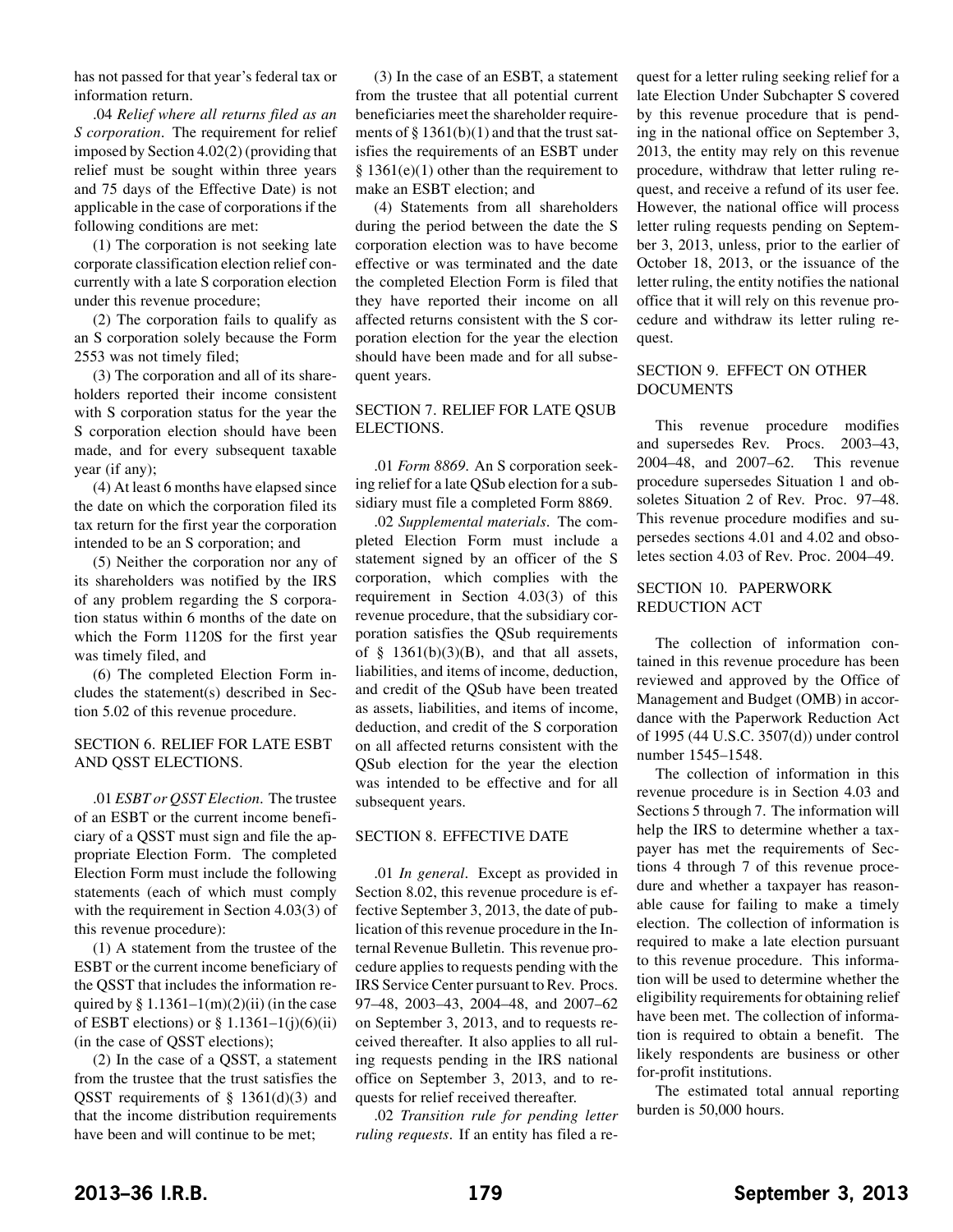The estimated annual burden per respondent varies from .5 hours to 1 hour, depending on individual circumstances, with an estimated average burden of 1 hour to complete the statement. The estimated number of respondents is 50,000.

The estimated annual frequency of responses is on occasion.

Books or records relating to a collection of information must be retained as long as their contents may become material in

the administration of any internal revenue law. Generally tax returns and tax return information are confidential, as required by section 6103.

#### SECTION 11. DRAFTING INFORMATION

The principal author of this revenue procedure is David H. Kirk of the Office of Associate Chief Counsel (Passthroughs & Special Industries). For further information regarding this revenue procedure contact Mr. Kirk on (202) 622–3060 (not a toll-free call).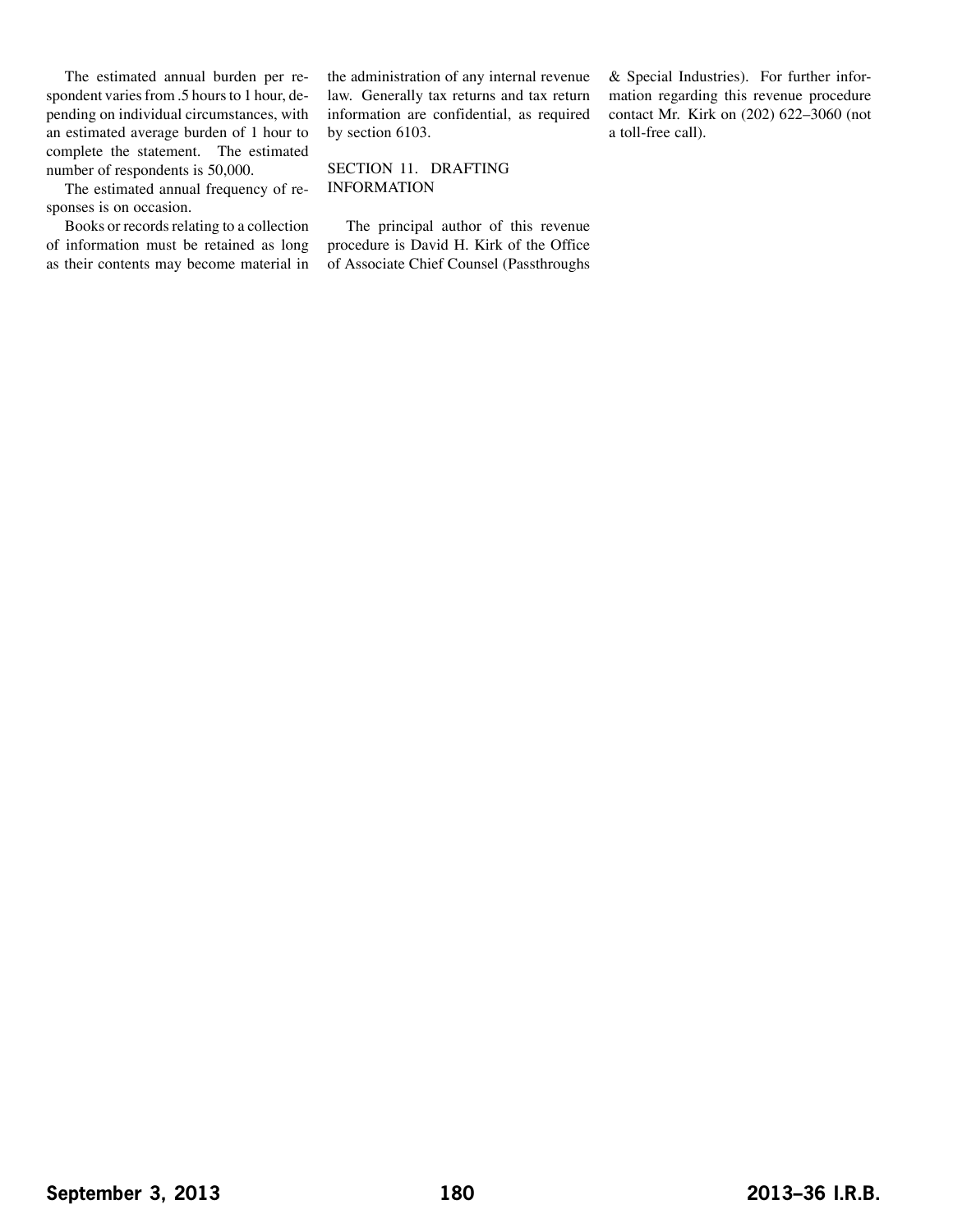# Relief for Late QSST & ESBT Elections

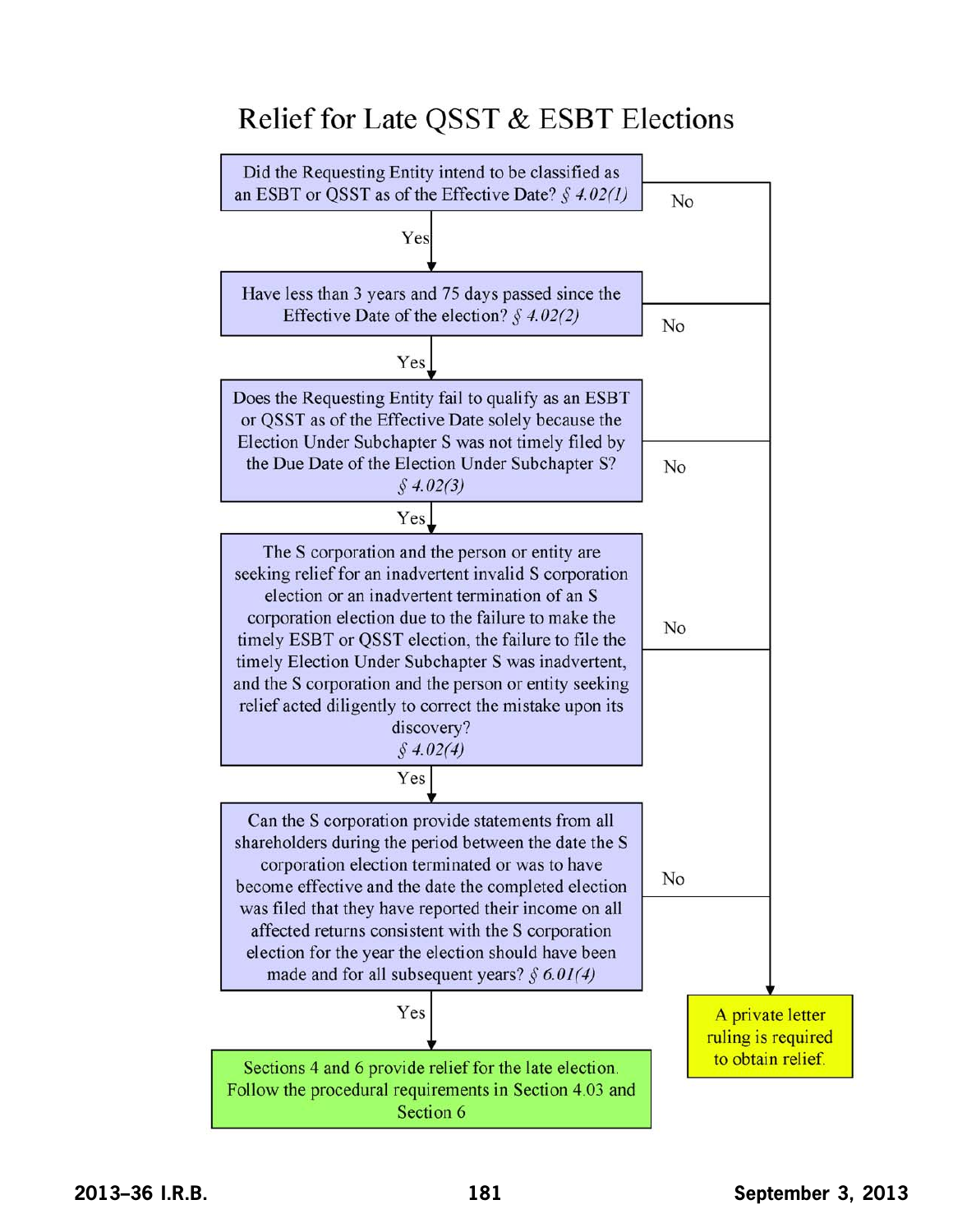

## **September 3, 2013 182 2013–36 I.R.B.**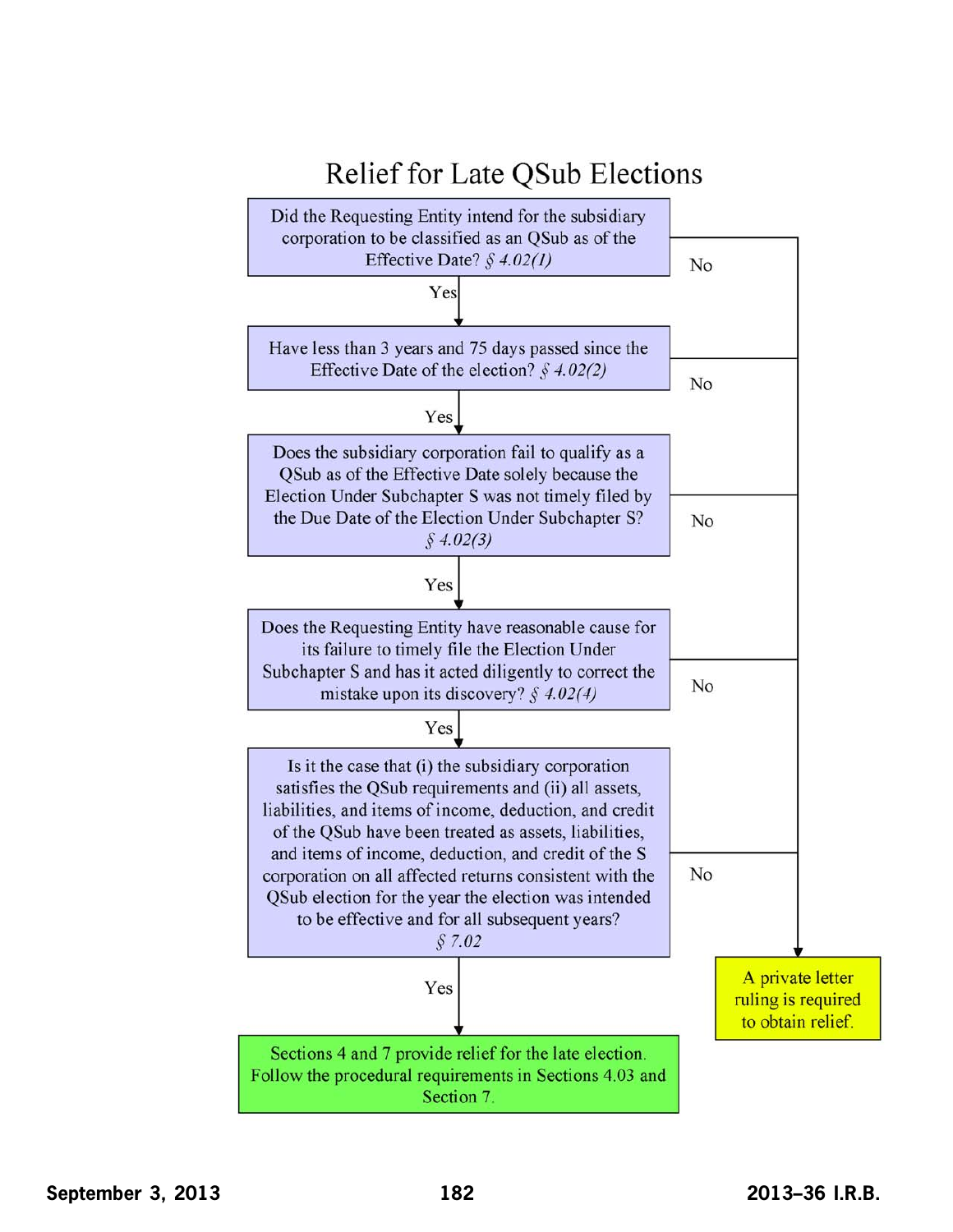# **Relief for Late S Corporation Elections**

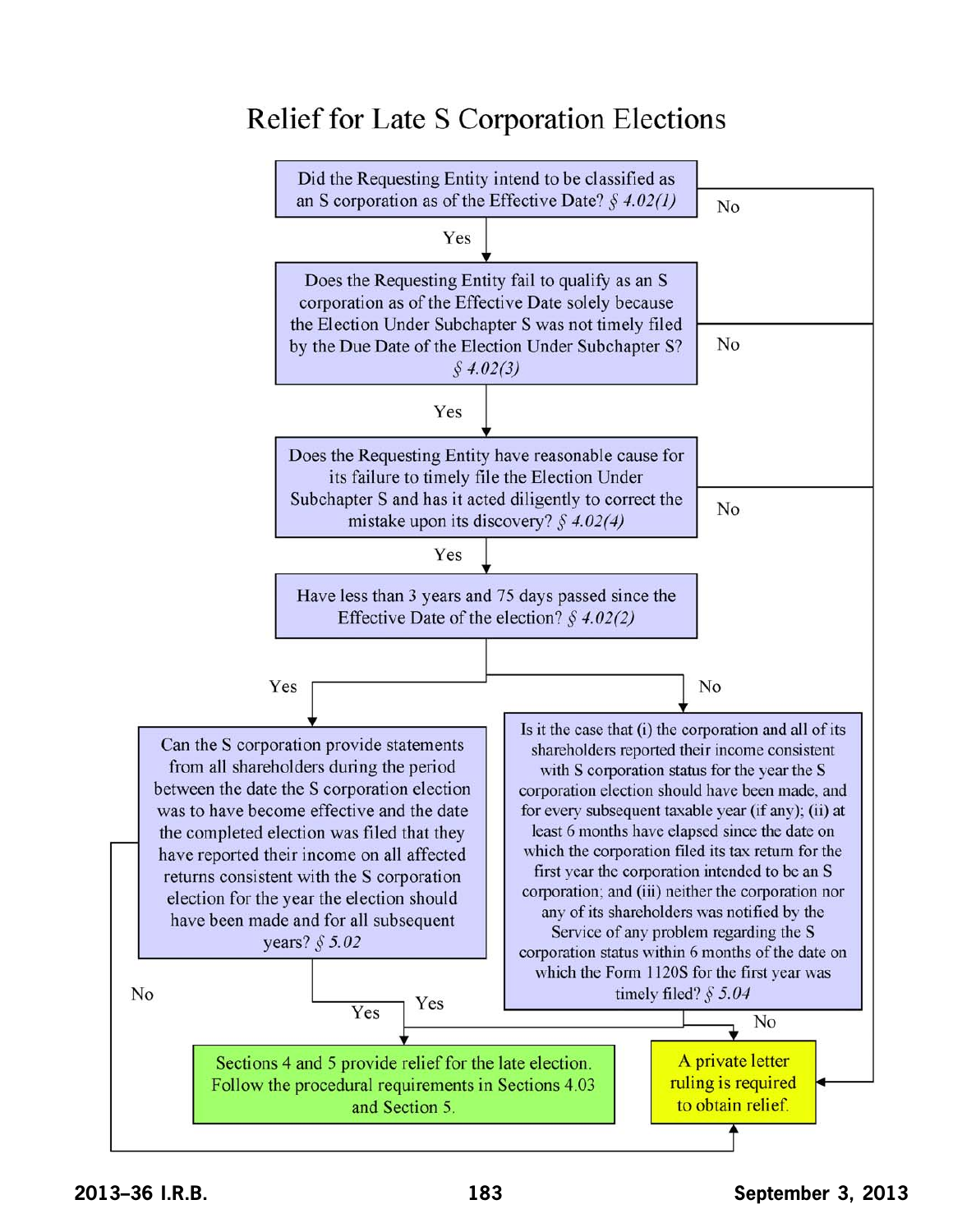# Relief for Late S Corporation and Entity Classification Elections for the Same Entity

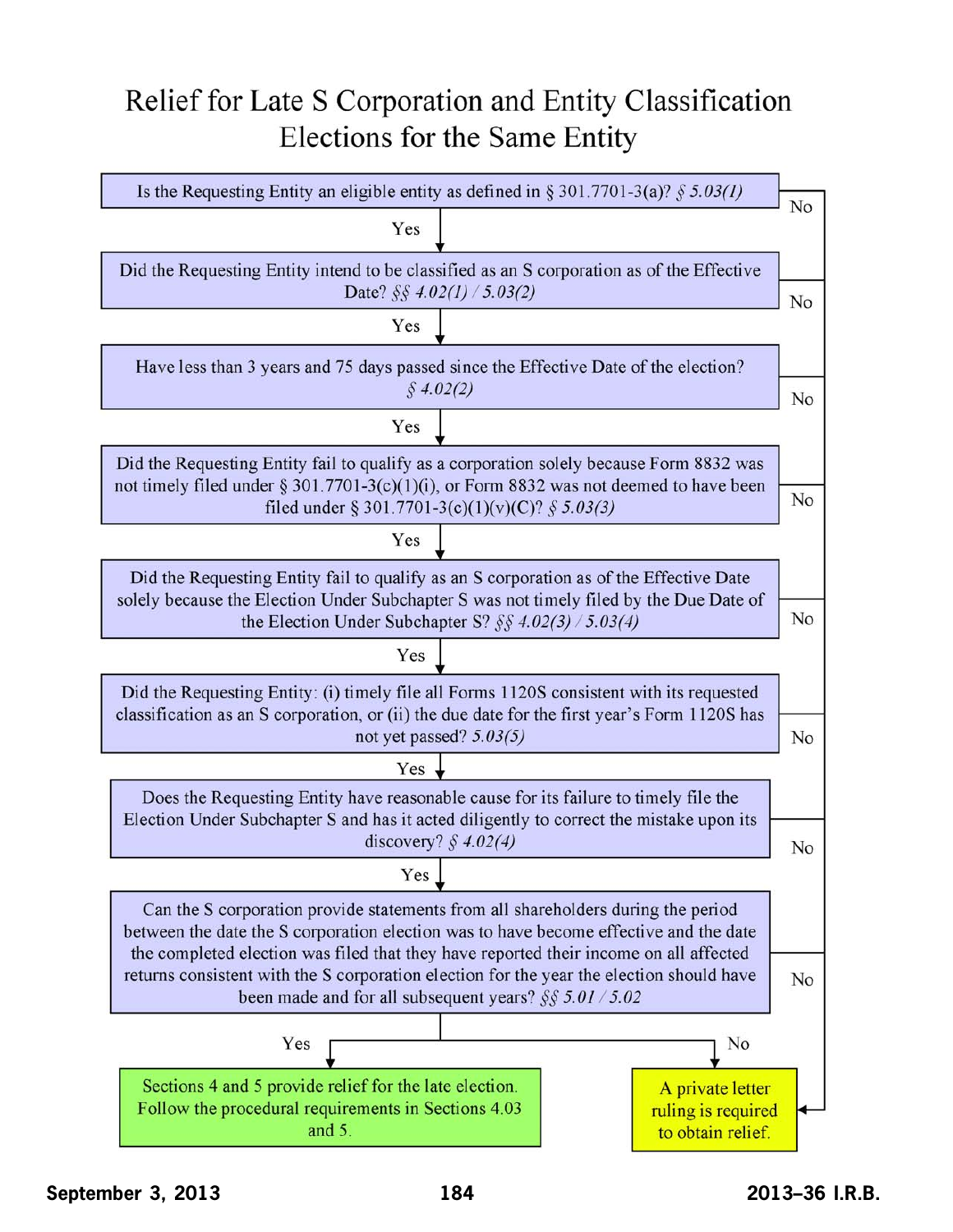## <span id="page-19-0"></span>**Part IV. Items of General Interest**

## **U.S.-Belgium Agreement Regarding OECD Report on the Attribution of Profits to Permanent Establishments**

### **Announcement 2013–38**

The following is a copy of the Competent Authority Agreement entered into by the competent authorities of the United States and Belgium regarding application of the principles set forth in the Organization for Economic Cooperation and Development Report on the Attribution of Profits to Permanent Establishments in the interpretation of Article 7 (Business Profits) of the Convention Between the Government of the United States of America and the Government of the Kingdom of Belgium for the Avoidance of Double Taxation and the Prevention of Fiscal Evasion with Respect to Taxes on Income, and accompanying Protocol, signed at Brussels on November 27, 2006.

The text of the Competent Authority Agreement is as follows:

#### **Competent Authority Agreement**

The competent authorities of the United States and Belgium hereby enter into the following agreement regarding the application of Article 7 (Business Profits) of the Convention between the Government of the United States of America and the Government of the Kingdom of Belgium for the Avoidance of Double Taxation and the Prevention of Fiscal Evasion with respect to Taxes on Income, and accompanying Protocol, signed at Brussels on November 27, 2006 in view of the agreed understanding set out in paragraph 1 of the Protocol. This agreement is entered into under paragraph 3 of Article 24 (Mutual Agreement Procedure) of the Convention.

With reference to Article 7 of the Convention, paragraph 1 of the Protocol refers to the applicability of the Organization for Economic Cooperation and Development (the "OECD") Transfer Pricing Guidelines, by analogy, for the purposes of determining the business profits attributable to a permanent establishment. The OECD Report on the Attribution of Profits to Permanent Establishments (the "Report") was finalized in 2008 and revised in 2010 without change to the conclusions of the Report (the "authorized OECD approach" ("full AOA")). The competent authorities of the United States and Belgium understood at the time of the adoption of the Protocol that the principles of the full AOA as set out in the Report would apply even though the Report was not finalized at that time.

The competent authorities of the United States and Belgium therefore agree that, under paragraph 1 of the Protocol, Article 7 of the Convention is to be interpreted in a manner entirely consistent with the full AOA as set out in the Report. All other provisions of the Convention that require a determination of whether an asset or amount is effectively connected or attributable to a permanent establishment are also to be interpreted in a manner entirely consistent with the full AOA as set out in the Report.

Where, in accordance with the full AOA as set out in the Report, a Contracting State adjusts the profits that are attributable to a permanent establishment of an enterprise of one of the Contracting States and taxes accordingly profits of the enterprise that have been charged to tax in the other State, the competent authorities of the United States and Belgium agree that the other Contracting State shall, to the extent necessary to eliminate double taxation, make an appropriate adjustment if it agrees with the adjustment made by the first-mentioned State; if the other Contracting State does not so agree, the Contracting States shall eliminate any double taxation resulting therefrom by mutual agreement.

The competent authorities understand that this agreement will not alter the process by which double taxation arising due to the application of Article 7(2) and (3) is eliminated in accordance with Article 22 (Relief from Double Taxation) of the Convention. Therefore, for example, when double taxation arises due to the application of the principles of the full AOA, the United States will continue to eliminate double taxation by allowing the foreign tax credit provided by the laws of the United States, subject to the limitations of those laws. Where a taxpayer can demonstrate to the U.S. competent authority that such double taxation has been left unrelieved after the application of mechanisms under U.S. law such as the utilization of foreign tax credit limitation created by other transactions, the United States will relieve such additional double taxation.

This agreement generally applies to taxable years that begin on or after January 1, 2013; however, a taxpayer may choose to apply the entirety of this agreement in both Contracting States for all taxable years beginning after December 31, 2008.

Agreed to by the undersigned competent authorities:

Michael Danilack,

United States Competent Authority Date: June 17, 2013

Sandra Knaepen, Belgian Competent Authority Date: July 16, 2013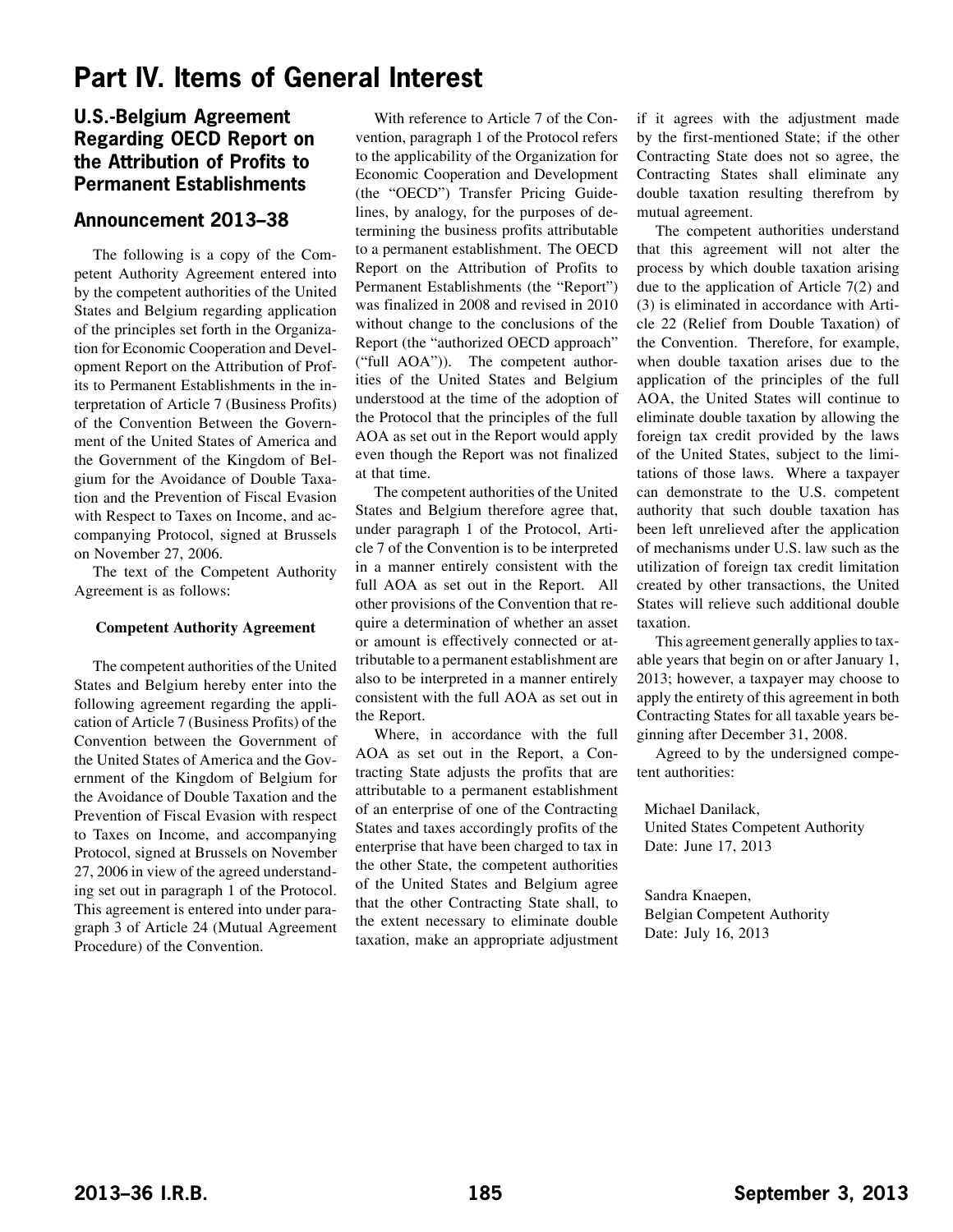# Definition of Terms

*Revenue rulings and revenue procedures (hereinafter referred to as "rulings") that have an effect on previous rulings use the following defined terms to describe the effect:*

*Amplified* describes a situation where no change is being made in a prior published position, but the prior position is being extended to apply to a variation of the fact situation set forth therein. Thus, if an earlier ruling held that a principle applied to A, and the new ruling holds that the same principle also applies to B, the earlier ruling is amplified. (Compare with *modified*, below).

*Clarified* is used in those instances where the language in a prior ruling is being made clear because the language has caused, or may cause, some confusion. It is not used where a position in a prior ruling is being changed.

*Distinguished* describes a situation where a ruling mentions a previously published ruling and points out an essential difference between them.

*Modified* is used where the substance of a previously published position is being changed. Thus, if a prior ruling held that a principle applied to A but not to B, and the new ruling holds that it applies to both A

and B, the prior ruling is modified because it corrects a published position. (Compare with *amplified* and *clarified*, above).

*Obsoleted* describes a previously published ruling that is not considered determinative with respect to future transactions. This term is most commonly used in a ruling that lists previously published rulings that are obsoleted because of changes in laws or regulations. A ruling may also be obsoleted because the substance has been included in regulations subsequently adopted.

*Revoked* describes situations where the position in the previously published ruling is not correct and the correct position is being stated in a new ruling.

*Superseded* describes a situation where the new ruling does nothing more than restate the substance and situation of a previously published ruling (or rulings). Thus, the term is used to republish under the 1986 Code and regulations the same position published under the 1939 Code and regulations. The term is also used when it is desired to republish in a single ruling a series of situations, names, etc., that were previously published over a period of time in separate rulings. If the new ruling does more than restate the substance

of a prior ruling, a combination of terms is used. For example, *modified* and *superseded* describes a situation where the substance of a previously published ruling is being changed in part and is continued without change in part and it is desired to restate the valid portion of the previously published ruling in a new ruling that is self contained. In this case, the previously published ruling is first modified and then, as modified, is superseded.

*Supplemented* is used in situations in which a list, such as a list of the names of countries, is published in a ruling and that list is expanded by adding further names in subsequent rulings. After the original ruling has been supplemented several times, a new ruling may be published that includes the list in the original ruling and the additions, and supersedes all prior rulings in the series.

*Suspended* is used in rare situations to show that the previous published rulings will not be applied pending some future action such as the issuance of new or amended regulations, the outcome of cases in litigation, or the outcome of a Service study.

# **Abbreviations**

*The following abbreviations in current use and formerly used will appear in material published in the Bulletin.*

- *A*—Individual. *Acq.*—Acquiescence. *B*—Individual. *BE*—Beneficiary. *BK*—Bank. *B.T.A.*—Board of Tax Appeals. *C*—Individual. *C.B.*—Cumulative Bulletin. *CFR*—Code of Federal Regulations. *CI*—City. *COOP*—Cooperative. *Ct.D.*—Court Decision. *CY*—County. *D*—Decedent. *DC*—Dummy Corporation. *DE*—Donee. *Del. Order*—Delegation Order. *DISC*—Domestic International Sales Corporation. *DR*—Donor. *E*—Estate. *EE*—Employee. *E.O.*—Executive Order.
- *ER*—Employer. *ERISA*—Employee Retirement Income Security Act. *EX*—Executor. *F*—Fiduciary. *FC*—Foreign Country. *FICA*—Federal Insurance Contributions Act. *FISC*—Foreign International Sales Company. *FPH*—Foreign Personal Holding Company. *F.R.*—Federal Register. *FUTA*—Federal Unemployment Tax Act. *FX*—Foreign corporation. *G.C.M.*—Chief Counsel's Memorandum. *GE*—Grantee. *GP*—General Partner. *GR*—Grantor. *IC*—Insurance Company. *I.R.B.*—Internal Revenue Bulletin. *LE*—Lessee. *LP*—Limited Partner. *LR*—Lessor. *M*—Minor. *Nonacq.*—Nonacquiescence. *O*—Organization. *P*—Parent Corporation. *PHC*—Personal Holding Company. *PO*—Possession of the U.S.
- *PRS*—Partnership. *PTE*—Prohibited Transaction Exemption. *Pub. L.*—Public Law. *REIT*—Real Estate Investment Trust. *Rev. Proc.*—Revenue Procedure. *Rev. Rul.*—Revenue Ruling. *S*—Subsidiary. *S.P.R.*—Statement of Procedural Rules. *Stat.*—Statutes at Large. *T*—Target Corporation. *T.C.*—Tax Court. *T.D.* —Treasury Decision. *TFE*—Transferee. *TFR*—Transferor. *T.I.R.*—Technical Information Release. *TP*—Taxpayer. *TR*—Trust. *TT*—Trustee. *U.S.C.*—United States Code. *X*—Corporation. *Y*—Corporation. *Z* —Corporation.

## **September 3, 2013 i 2013–36 I.R.B.**

*PR*—Partner.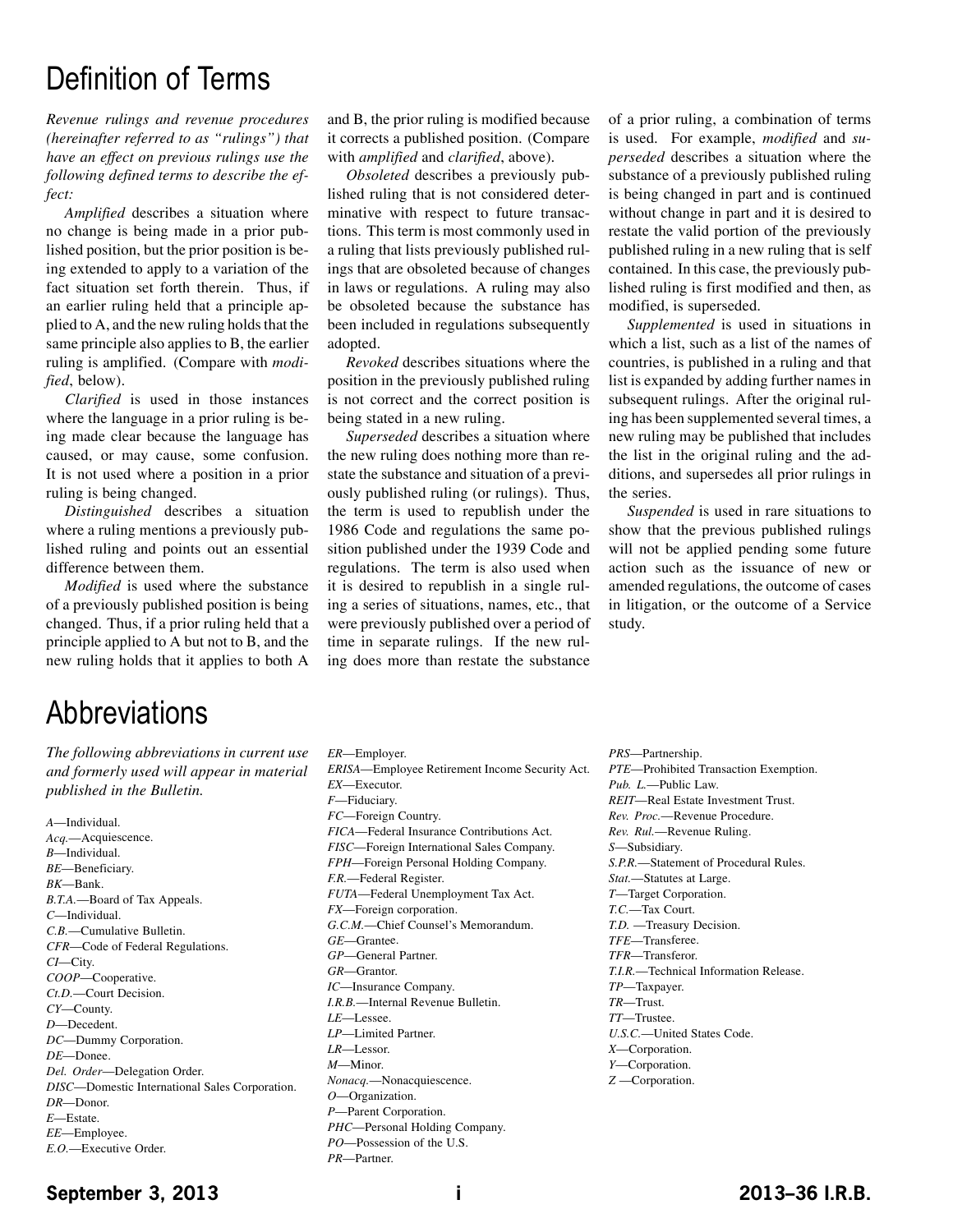### **Numerical Finding List1**

Bulletins 2013–27 through 2013–36

#### **Announcements:**

2013-35, 2013-27 I.R.B. *46* 2013-36, 2013-33 I.R.B. *142* 2013-37, 2013-34 I.R.B. *155* 2013-38, 2013-36 I.R.B. *[185](#page-19-0)* 2013-39, 2013-35 I.R.B. *167*

#### **Notices:**

2013-41, 2013-29 I.R.B. *60* 2013-42, 2013-29 I.R.B. *61* 2013-43, 2013-31 I.R.B. *113* 2013-44, 2013-29 I.R.B. *62* 2013-45, 2013-31 I.R.B. *116* 2013-46, 2013-31 I.R.B. *117* 2013-47, 2013-31 I.R.B. *120* 2013-48, 2013-31 I.R.B. *120* 2013-49, 2013-32 I.R.B. *127* 2013-50, 2013-32 I.R.B. *133* 2013-51, 2013-34 I.R.B. *153* 2013-52, 2013-35 I.R.B. *159* 2013-53, 2013-36 I.R.B. *[173](#page-7-0)*

#### **Proposed Regulations:**

REG-112815-12, 2013-35 I.R.B. *162* REG-114122-12, 2013-35 I.R.B. *163* REG-140789-12, 2013-32 I.R.B. *136*

#### **Revenue Procedures:**

2013-28, 2013-27 I.R.B. *28* 2013-29, 2013-33 I.R.B. *141* 2013-30, 2013-36 I.R.B. *[173](#page-7-0)* 2013-32, 2013-28 I.R.B. *55*

#### **Revenue Rulings:**

2013-13, 2013-32 I.R.B. *124* 2013-15, 2013-28 I.R.B. *47*

#### **Treasury Decisions:**

9620, 2013-27 I.R.B. *1* 9621, 2013-28 I.R.B. *49* 9622, 2013-30 I.R.B. *64* 9623, 2013-30 I.R.B. *73* 9624, 2013-31 I.R.B. *86* 9625, 2013-34 I.R.B. *147* 9626, 2013-34 I.R.B. *149* 9627, 2013-35 I.R.B. *156* 9628, 2013-36 I.R.B. *[169](#page-3-0)*

<sup>&</sup>lt;sup>1</sup> A cumulative list of all revenue rulings, revenue procedures, Treasury decisions, etc., published in Internal Revenue Bulletins 2013-1 through 2013-26 is in Internal Revenue Bulletin 2013–26, dated June 24, 2013.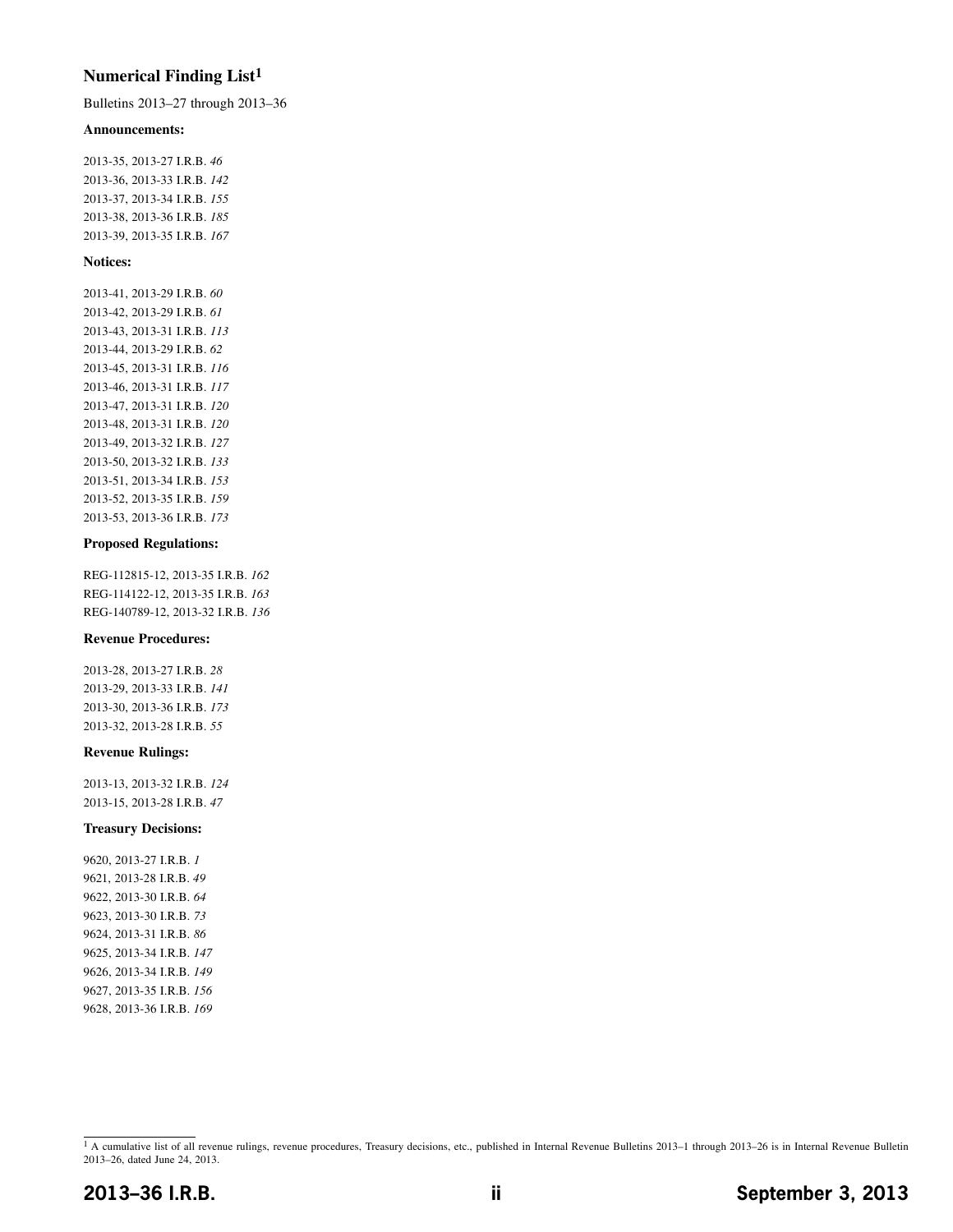### **Finding List of Current Actions on Previously Published Items1**

Bulletins 2013–27 through 2013–36

#### **Notices:**

**2012-74** Obsoleted by Notice 2013-51, 2013-34 I.R.B. *153*

**2013-39** Amplified by Notice 2013-47, 2013-31 I.R.B. *120*

**2013-40** Amplified by Notice 2013-47, 2013-31 I.R.B. *120*

#### **Revenue Procedures:**

**81-60** Modified by Rev. Proc. 2013-32, 2013-28 I.R.B. *55*

**83-59** Modified by Rev. Proc. 2013-32, 2013-28 I.R.B. *55*

**86-42** Modified by Rev. Proc. 2013-32, 2013-28 I.R.B. *55*

**90-52** Modified by Rev. Proc. 2013-32, 2013-28 I.R.B. *55*

**96-30** Modified by Rev. Proc. 2013-32, 2013-28 I.R.B. *55*

**97-48** Situation 1 superseded, Situation 2 obsoleted by Rev. Proc. 2013-30, 2013-36 I.R.B. *[173](#page-7-0)*

**2003-43** Modified and superseded by Rev. Proc. 2013-30, 2013-36 I.R.B. *[173](#page-7-0)*

**2003-48** Obsoleted in part and superseded in part by Rev. Proc. 2013-32, 2013-28 I.R.B. *55*

**2004-34** Modified and clarified by Rev. Proc. 2013-29, 2013-33 I.R.B. *141*

**2004-48** Modified and superseded by Rev. Proc. 2013-30, 2013-36 I.R.B. *[173](#page-7-0)*

**2004-49** Sections 4.01 & 4.02 modified and superseded, Section 4.03 obsoleted by Rev. Proc. 2013-30, 2013-36 I.R.B. *[173](#page-7-0)*

#### **Revenue Procedures— Continued:**

**2007-44** Modified by Ann. 2013-37, 2013-34 I.R.B. *155*

**2007-62** Modified and superseded by Rev. Proc. 2013-30, 2013-36 I.R.B. *[173](#page-7-0)*

**2009-25** Pilot program discontinued by Rev. Proc. 2013-32, 2013-28 I.R.B. *55*

**2011-18** Modified and clarified by Rev. Proc. 2013-29, 2013-33 I.R.B. *141*

**2011-49** Modified by Ann. 2013-37, 2013-34 I.R.B. *155*

**2012-25** Obsoleted in part by Rev. Proc. 2013-28, 2013-27 I.R.B. *28*

**2013-1** Amplified and modified by Rev. Proc. 2013-32, 2013-28 I.R.B. *55*

**2013-3** Amplified and modified by Rev. Proc. 2013-32, 2013-28 I.R.B. *55*

#### **Treasury Decisions:**

**9612**

Corrected by Ann. 2013-35, 2013-27 I.R.B. *46*

**9622** Corrected by Ann. 2013-39, 2013-35 I.R.B. *167*

1 A cumulative list of current actions on previously published items in Internal Revenue Bulletins 2013–1 through 2013–26 is in Internal Revenue Bulletin 2013–26, dated June 24, 2013.